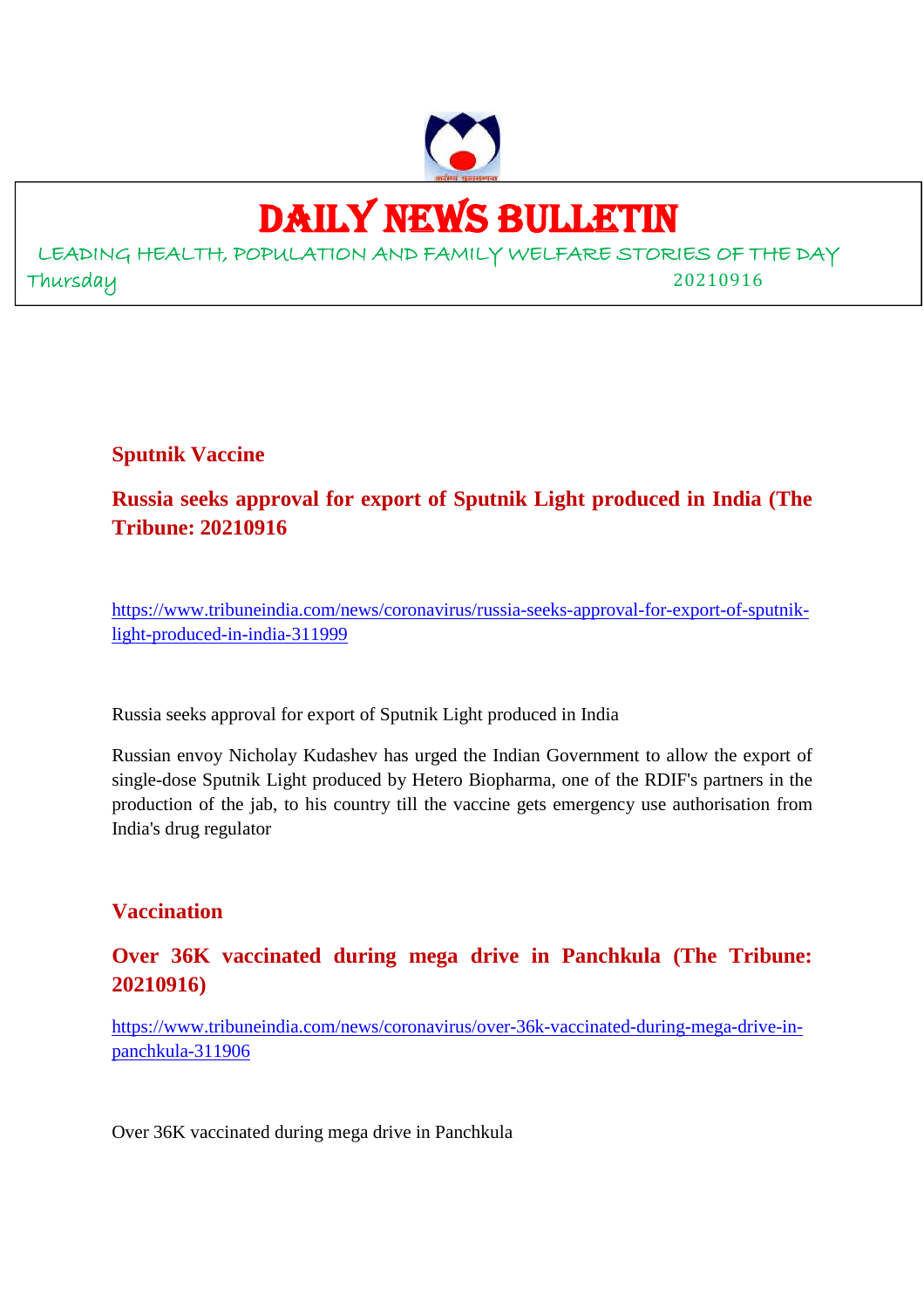A youth being vaccinated against Covid-19 at a government dispensary, Sector 12-A, in Panchkula on Wednesday.

As many as 36,675 people were vaccinated during a three-day vaccination drive in the district that concluded today. The district had set a target to vaccinate 40k people during the special drive.

The three-day vaccination drive was organised across the state.

The first day of the mega drive on Monday saw 12,340 people turning up at vaccination centres.

The number rose to 12,519 on the second day. The figures ultimately came down to 11,816 on the final day (Wednesday)

The district tried to reach out to those who were yet to receive vaccine despite the district already achieving a target of 100 per cent first dose vaccination.

As per district figures, it has vaccinated 108.7 per cent of its target population with at least single dose.

After Gurugram and Ambala, Panchkula became the third district in the state to achieve the "exemplary feat."

As per senior health officials, the district exceeded its target (as per 2011 Census) due to migratory population from neighbouring states, simply meaning that not every citizen of the district is given at least one dose.

As per the current available stock, the district is left with 37,770 doses of Covishield and 15,820 of Covaxin.

#### **Vax**

# **Vax: Centre revises Chandigarh's target population (The Tribune: 20210916)**

https://www.tribuneindia.com/news/coronavirus/vax-centre-revises-chandigarhs-targetpopulation-311898

Chandigarh among seven states/UTs to record 100% first dose coverage

The Centre has revised the city's target population for Covid vaccination. Now, there are 8,43,000 beneficiaries aged 18 and above.

The Central government had earlier set Chandigarh's target population for 18 plus at 15, 75,709. However, Chandigarh claimed that its population aged 18 and above is 7,29,822 and it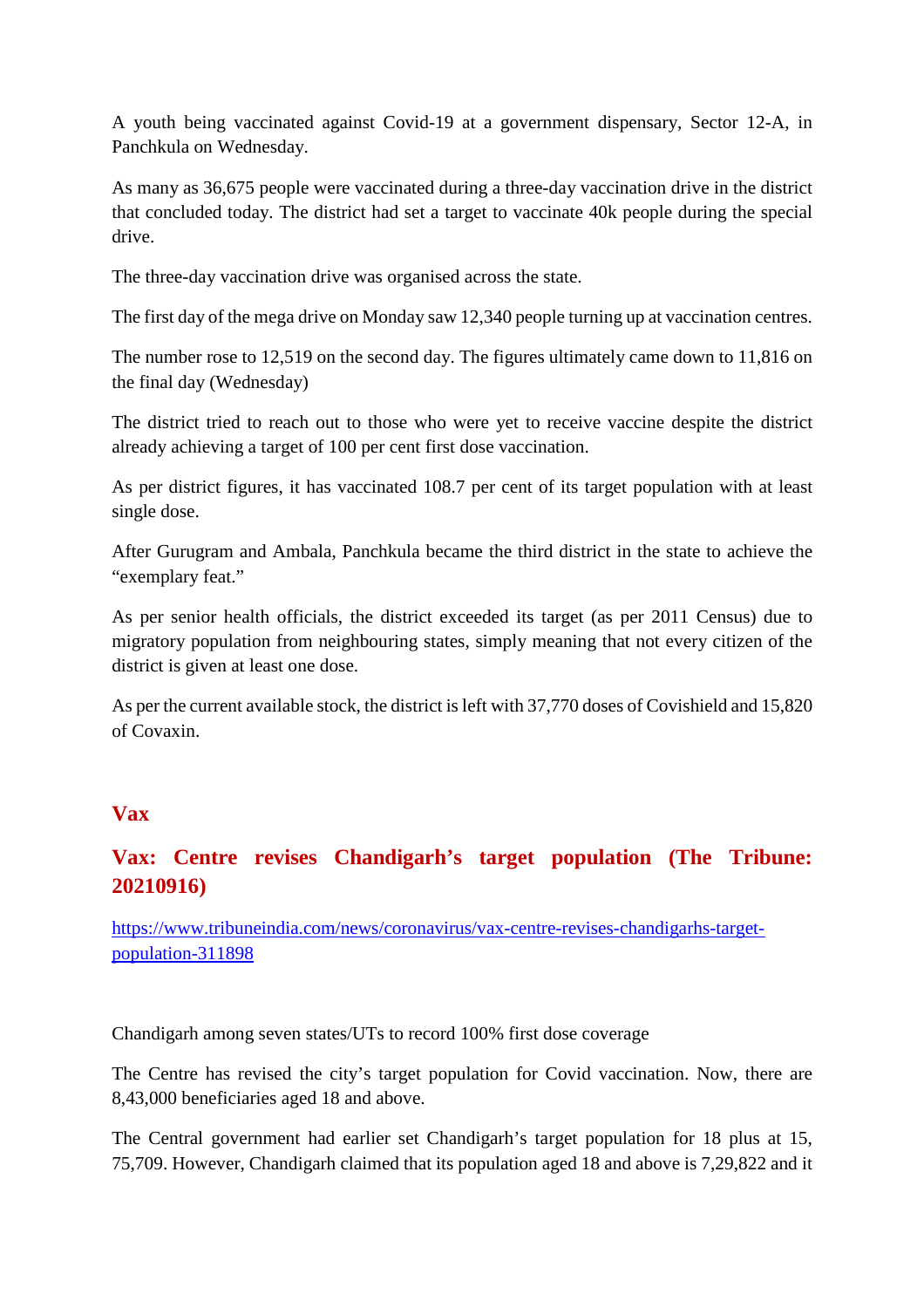completed the entire adult population with the first dose on August 14. The UT Administration had requested the Centre to correct the target population in the official database.

With the revised target population of 8,43,000, Chandigarh is now among the seven states and union territories to have achieved 100 per cent coverage of first dose. UT Adviser Dharam Pal said even with the revised data of targeted population, the City Beautiful was among the selected states and UTs to achieve 100 per cent first dose coverage. The Adviser congratulated all doctors, nurses and health care workers in Chandigarh for the achievement and added that the UT Administration would continue with its since efforts to deal with all Covid-related issues.

## **Jaggery that tastes like chocolate: Nutritionist shares health benefits**

# **Jaggery that tastes like chocolate: Nutritionist shares health benefits (The Indian express: 20210916)**

https://indianexpress.com/article/lifestyle/food-wine/palmyra-palm-jaggery-health-benefits-7510790/

This jaggery variety is loaded with vitamins and minerals; know more about it

Jaggery is not only the perfect alternative to sugar but it also comes with a lot of health benefits. But there is one type of jaggery that leaves you with a taste similar to chocolate. Wondering what it is? Nutritionist Munmun Ganeriwal took to Instagram to talk more about it.

In Tamil Nadu, this jaggery is used to make a variety of sweet dishes as well as filter coffee. This is palm jaggery, originally made from the sap of Palmyra Palm. It is popularly known as karupatti.

"It has a unique chocolaty taste and contains a large number of vitamins and minerals. I discovered this wonder during my Yoga Teachers Training Course in Madurai," Ganeriwal shared on Instagram.

A similar chocolate-like jaggery, made from the sap of date palm, is often used to make Bengal's popular 'sondesh' — in fact, the sweet made with this jaggery, called 'nolen gur', is a winter delicacy in the state.

# **Healthy living**

# **Dietitian shares 10 time-tested secrets to healthy living (The Indian express: 20210916)**

https://indianexpress.com/article/lifestyle/health/dietitian-top-10-effective-tips-acidityhealthy-diet-lavleen-kaur-7496000/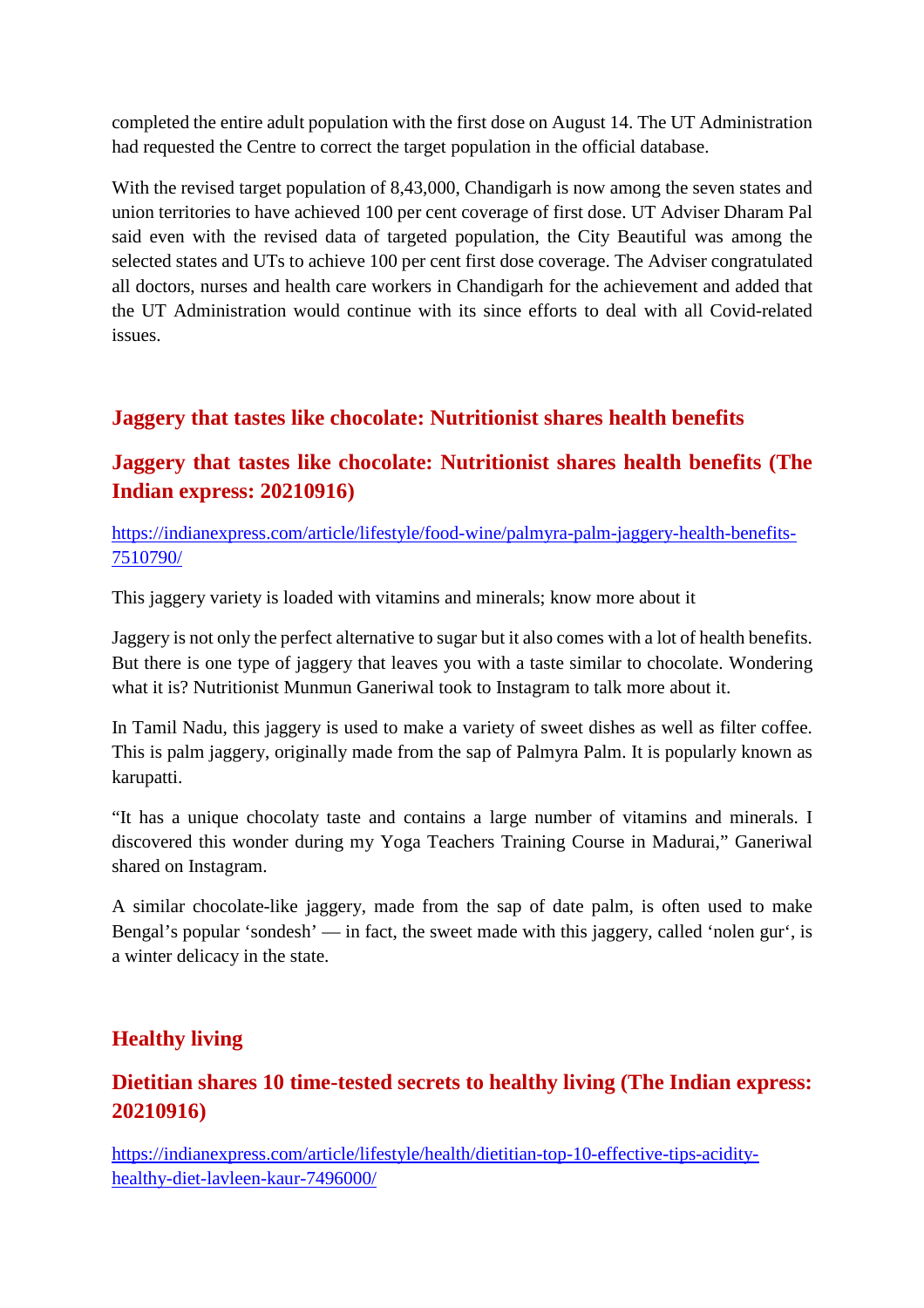"I am sharing top 10 tips, learnings, habits and remedies that I have compiled from my great grandmother and mother's treasures," said Dietitian Lavleen Kaur

how to live healthy, tips to live healthy, home remedies for acidity, indianexpress.com, indianexpress, indian home remedies,Make some quintessential tweaks to stay healthy. (Source: Getty Images/Thinkstock)

Healthy living may mean different things to different people, but there is no denying that many swear by certain traditional learnings or nuskhe that have stood the test of time. From the way food is prepared to how it is stored, family secrets that have been passed down for generations always make for healthier alternatives.

Sharing an important reminder on why it is always a good idea to fall back on traditional practices and habits, dietitian Lavleen Kaur posted an Instagram update listing the "top 10 tips, learnings, habits and remedies that I have compiled from their (great grandmother and mother's) treasure", along with a picture with them.

#### **Ayurvedic tea**

# **Say goodbye to bloating, stomach discomfort with this Ayurvedic tea (The Indian express: 20210916)**

https://indianexpress.com/article/lifestyle/health/ayurvedic-anti-bloating-tea-7437988/

"It will relieve all the bloating, pain and discomfort in your abdomen in an instant," said ayurvedic practitioner Dr Dixa Bhavsar

ayurveda remedy for bloating, anti bloating tea, indianexpress.com, indianexpress, what is antibloating tea, how to remedy bloating by ayurveda, indianexpress.com, indianexpress,Time to try this atyurvedic remedy to beat bloating. (Source: Getty Images/Thinkstock)

Bloating, discomfort in the stomach, and gas have become extremely common owing to irregular eating habits, lack of exercise and a sedentary lifestyle.

|From improving digestion to immunity: Here's why you should have homemade achaar or pickle this season

A digestive disorder, bloating is when the belly feels swollen due to excessive gas production owing to disturbances in the movement of the muscles of the digestive system. This may be caused due to overeating, or eating fast, and eating rich and fatty food.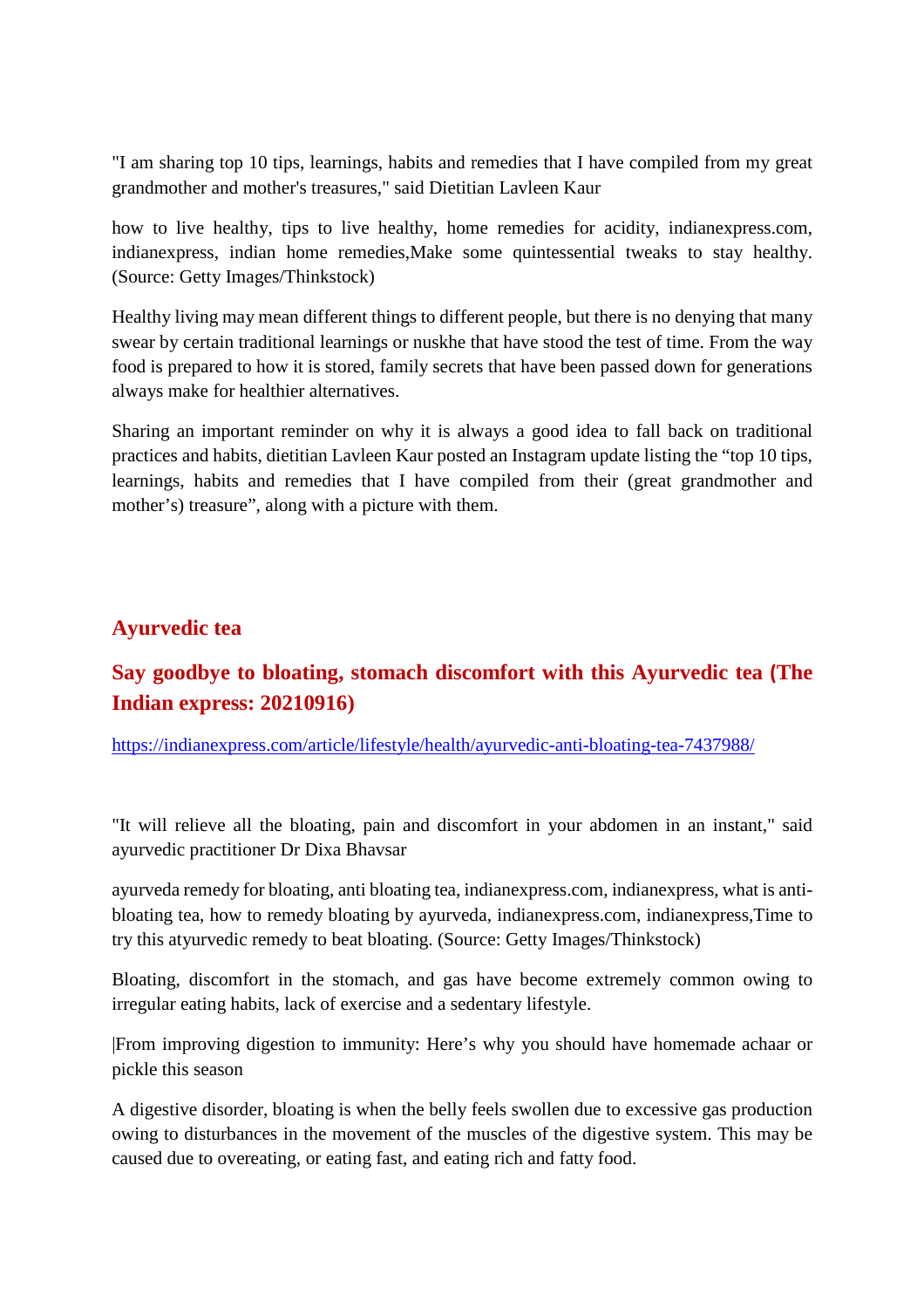While there are medications available, it is best to opt for natural remedies. As such, here's a simple anti-bloating tea that Ayurvedic practitioner Dr Dixa Bhavsar recommended.

"I had to eat some outside food yesterday and couldn't even exercise as I was travelling which eventually lead to bloating and mild pain in abdomen (due to gas) last night," she wrote on Instagram adding that she then had a pinch of ajwain, salt and hing (asafoetida) with warm water last night before going to bed. "I was better then," she said.

#### **Chronic pain**

# **Chronic pain emerging as a major health problem: Specialists (The Indian express: 20210916)**

https://www.thehindu.com/news/cities/bangalore/chronic-pain-emerging-as-a-major-healthproblem-specialists/article36489097.ece

Survey indicates that 46% of Bengaluru's population below the age of 65 suffers from spinal problems

Chronic pain – defined as any persistent pain lasting more than three months – is rapidly emerging as a significant healthcare challenge in India, said specialists.

## **Mental health**

# **This Kerala-origin doctor for Leicester City FC insists mental health is part of the job(The Indian express: 20210916)**

https://www.thehindu.com/sport/football/dr-prithish-shyam-narayan-interview-football-clubsleicester-city-premier-league/article36469799.ece

Kerala-origin Dr Prithish Shyam Narayan, the club doctor for Leicester City FC, wants the sports industry to engender stronger mental health conversations for footballers during the pandemic and a high-pressure Premier League season

When Prithish Shyam Narayan was 16, his mother asked him what his dream was. He replied without hesitation, "I want to be the club doctor for Arsenal!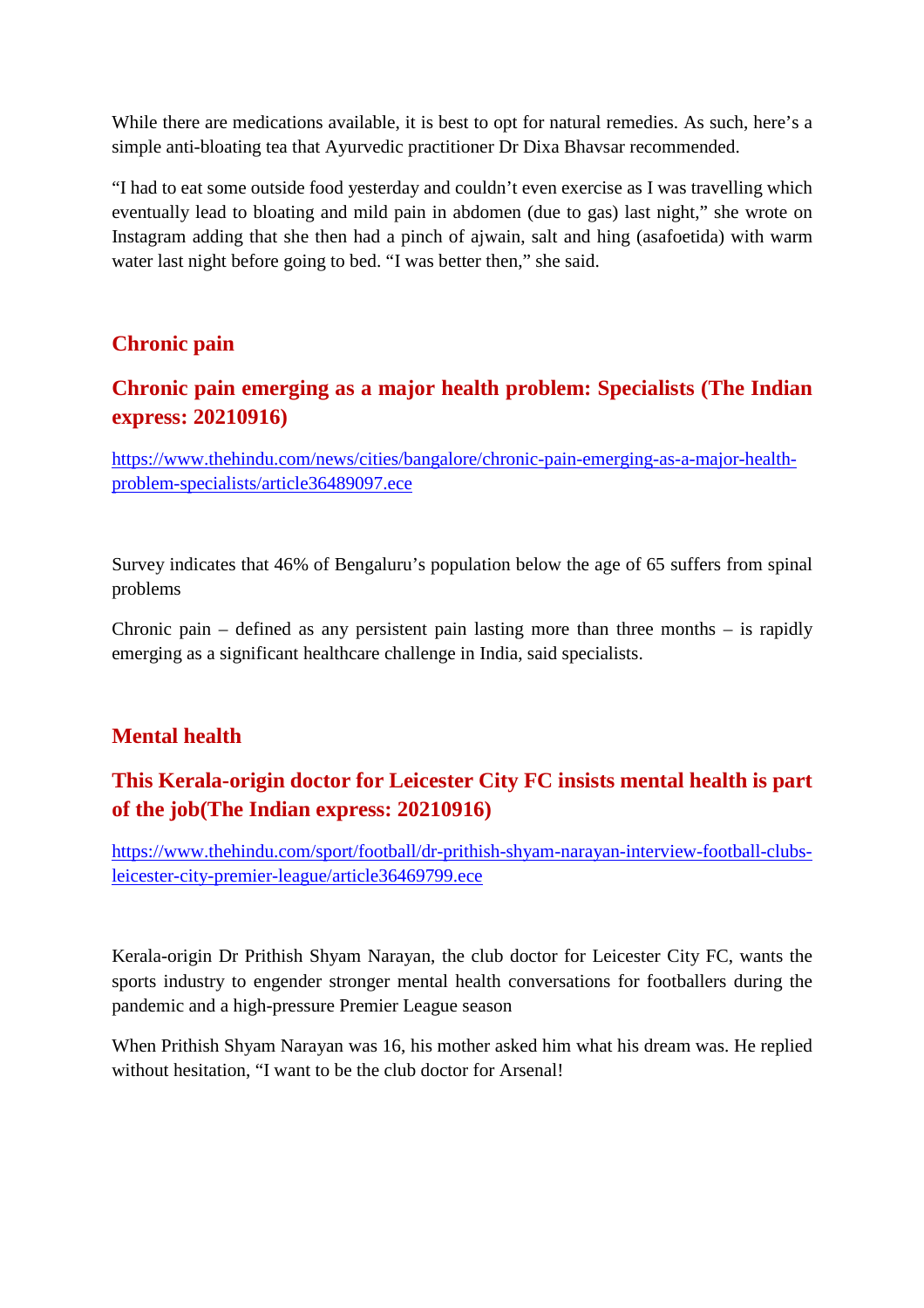http://onlineepaper.asianage.com/articledetailpage.aspx?id=15836722

# 27,176 fresh corona cases, 284 fatalities

#### **AGE CORRESPONDENT** NEW DELHI, SEPT. 14

Daily new cases of coronavirus in India continued to remained below 30,000 with the country recording 27,176 fresh Covid-19 cases, while 284 new fatalities were recorded, according to the Union health ministry data updated on Wednesday.

With the fresh cases, India's total tally of Covid-19 cases rose to 3,33,16,755, while the death toll has climbed to 4,43,497, according to the data updated at 8 am.

The active cases declined to 3,51,087 comprising 1.05 per cent of the total infections, while the national Covid-19 recovery rate was recorded at 97.62 per cent, the ministry said.A reduction of 11,120 cases has been recorded in the active Covid-19 caseload in a span of 24 hours.

As many as 16,10,829

tests were conducted on Tuesday taking the total cumulative tests conducted so far for detection of Covid-19 in the country to 54,60,55,796. The daily positivity rate was recorded at 1.69 per cent. It has been less than three per cent for last 16 days

The weekly positivity<br>rate was recorded at two per cent. It has been below three per cent for the last 82 days, according to the ministry.The number of people who have recuperated from the disease surged to 3,25,22,171, while the case fatality rate was recorded at 1.33 per cent.

The cumulative doses administered in the country so far under the nationwide vaccination drive has reached 75.89 crore according to the<br>ministry. India's Covid-19 tally had crossed the 20lakh mark on August 7, 2020, 30 lakh on August 23, 40 lakh on September 5.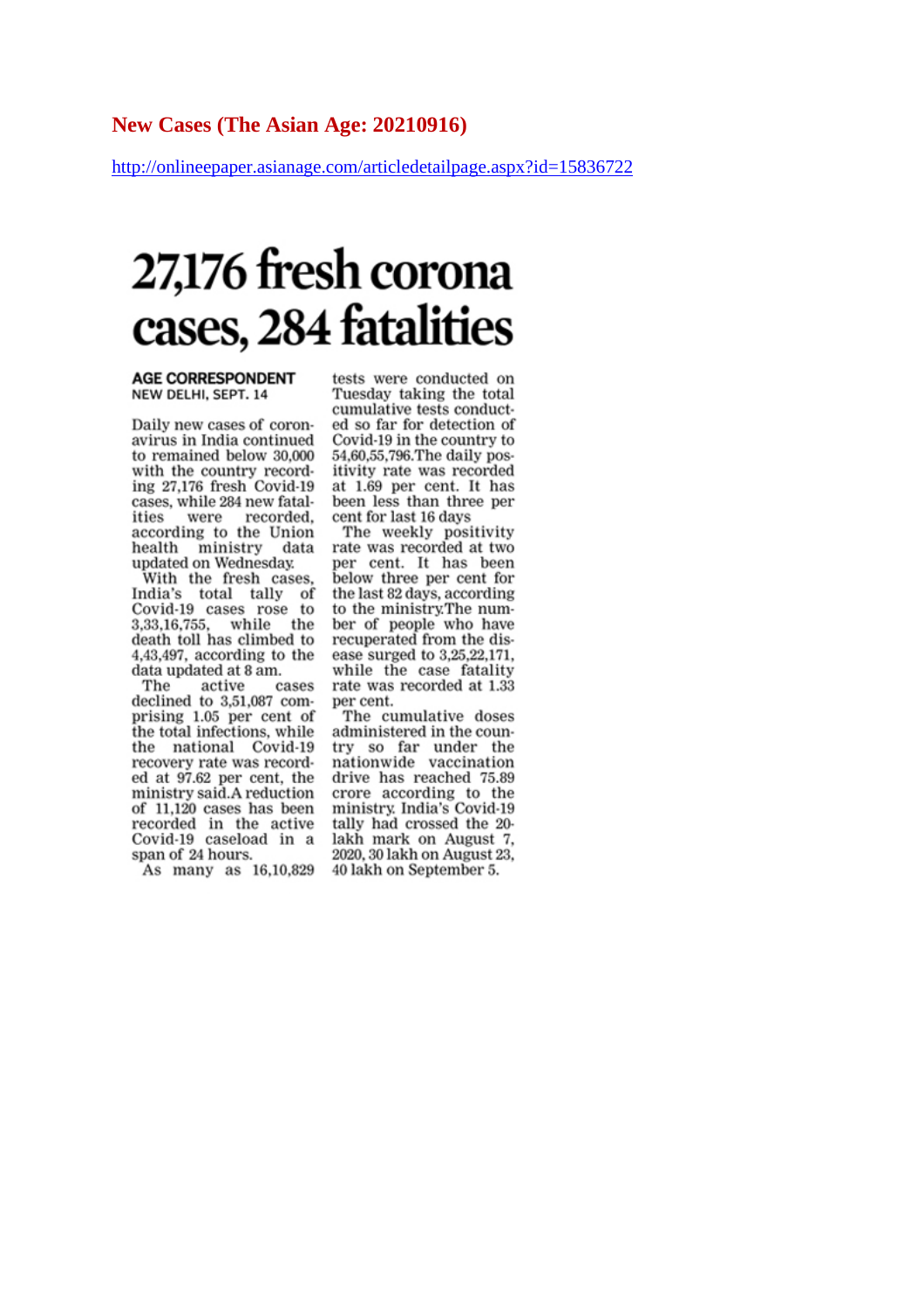# **Agri Food (The Asian Age: 20210916)**

http://onlineepaper.asianage.com/articledetailpage.aspx?id=15836400

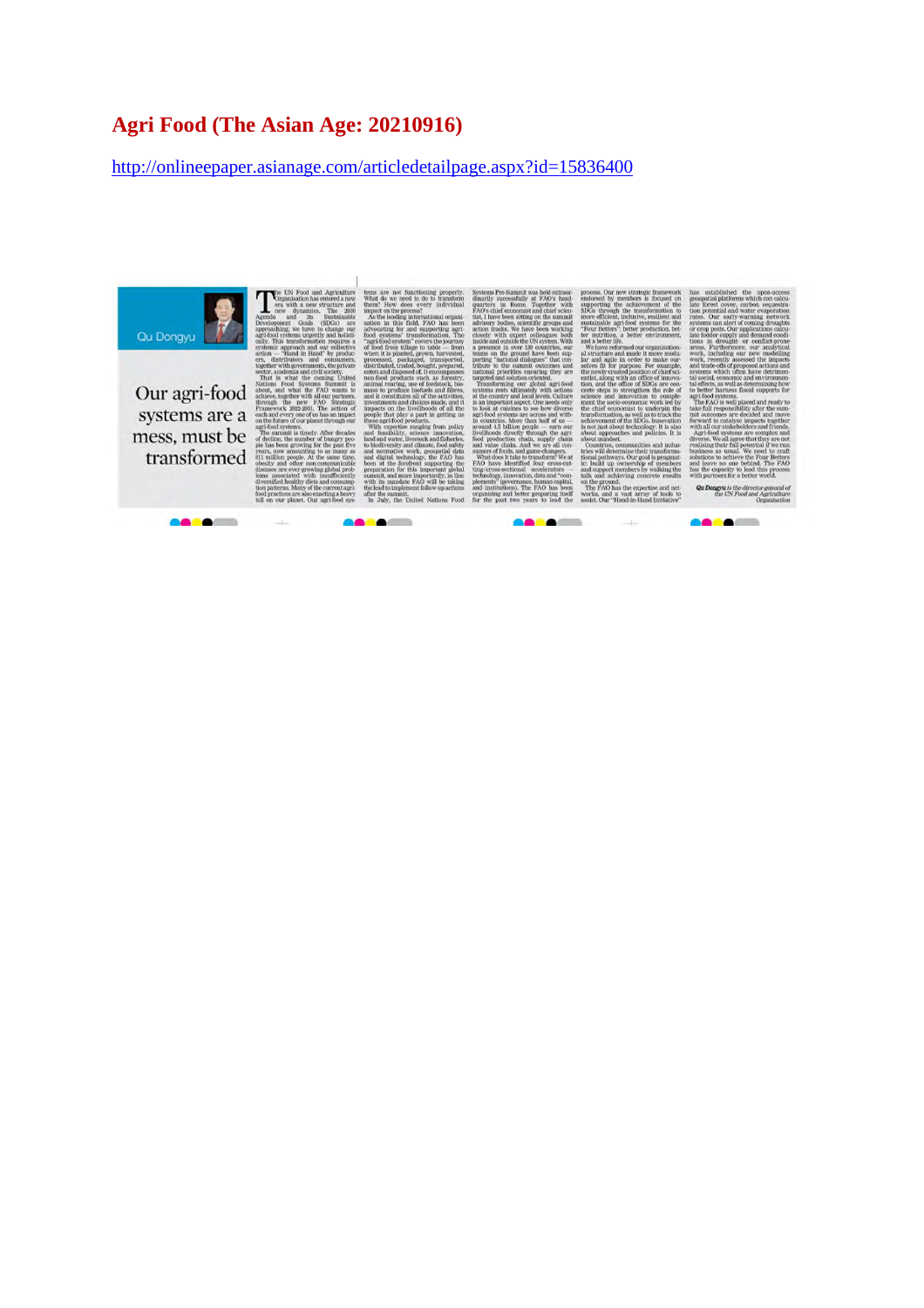#### **Coronavirus**

# **कोरोना के नए केस 30 हजार पार, एिटव मामलमराहत, 3.5 लाख से नीचे आए (Hindustan: 20210916)**

https://www.livehindustan.com/national/story-india-reports-30570-new-cases-in-the-last-24 hours-higher-than-yesterday-4596891.html

भारत में कोरोना की रफ्तार का घटना-बढ़ना लगातार जारी है। गुरुवार को जारी ताजा आंकड़ों के मुताबिक, एक बार फिर से देश में कोरोना के मामले 30 हजार पार हो गए हैं। पिछले 24 घंटे में कोरोना वायरस के 30 हजार 570 नए मामले मिले हैं, जबकि उससे बीते दिन यह आंकड़ा  $27$  हजार के आसपास था। हालांकि, नए दर्ज मामलों में से  $17$  हजार से ज्यादा अकेले केरल के हैं।

हालांकि, राहत की बात यह है कि एक्टिव मरीजों की संख्या घटकर साढ़े तीन लाख से नीचे आ गई है और अब यह  $3$  लाख  $42$  हजार  $923$  पर है। यह देश में दर्ज किए गए कोरोना के कुल मामलों का  $1.03$  फीसदी है।

वहीं, कोरोना से ठीक होने वालों की दर भी 97.64 फीसदी हो गई है। बीते एक दिन में भी कोरोना के 38 हजार 303 मरीज ठीक हुए हैं। इसके बाद अब तक देश में कोरोना से ठीक होने वालों का आंकड़ा 3 करोड़  $25$  लाख  $60$  हजार  $474$  तक पहंच गया है।

केरल में मामले घटे पर अब भी टॉप पर

केरल में कोरोना के नए मामलों में थोड़ी गिरावट देखी गई है लेकिन राज्य में अब भी सबसे ज्यादा केस आ रहे हैं। केरल में बुधवार को कोरोना वायरस संक्रमण के 17,681 नए मामले सामने आए तथा महामारी से 208 और मरीजों की मौत हो गई। इसके साथ ही कुल मामले बढ़कर  $44,24,046$  हो गए और मृतकों की संख्या  $22,987$  पर पहंच गई।

देश में साप्ताहिक पॉजिटिविटी रेट लगातार 83 दिनों से 3 फीसदी के नीचे है और दैनिक पॉजिटिविटि दर 17 दिनों से 3 प्रतिशत से नीचे है। देश में अब तक कोरोना वैक्सीन की  $76$  करोड़  $57$  लाख से ज्यादा डोज दी जा चुकी है।

#### **Precautionary Measures**

# **हािलया अययन मदावा, दो गज कदूरी घर के अंदर वायरस से सार को रोकने के िलए काफनह (Hindustan: 20210916)**

https://www.livehindustan.com/lifestyle/story-recent-study-claims-two-yards-indoors-is-notenough-to-stop-the-spread-of-the-virus-4596898.html

हाल ही में एक अध्ययन में दावा किया गया है कि दो गज यानी करीब साढ़े छह फुट की शारीरिक दूरी वायरस ले जाने वाले वायुजनित एयरोसॉल के प्रसार को पर्याप्त रूप से रोकने के लिए काफी नहीं हो सकती।

अध्ययन के परिणाम दर्शाते हैं कि शारीरिक दूरी सांस के माध्यम से अंदर लिए जाने वाले एयरोसॉलों (सूक्ष्म कणों) को रोकने के लिए काफी नहीं है और इसे मास्क पहनने तथा हवा के आने जाने की पर्याप्त व्यवस्था यानी वेंटिलेशन जैसी अन्य नियंत्रण रणनीतियों के साथ लागू किया जाना चाहिए।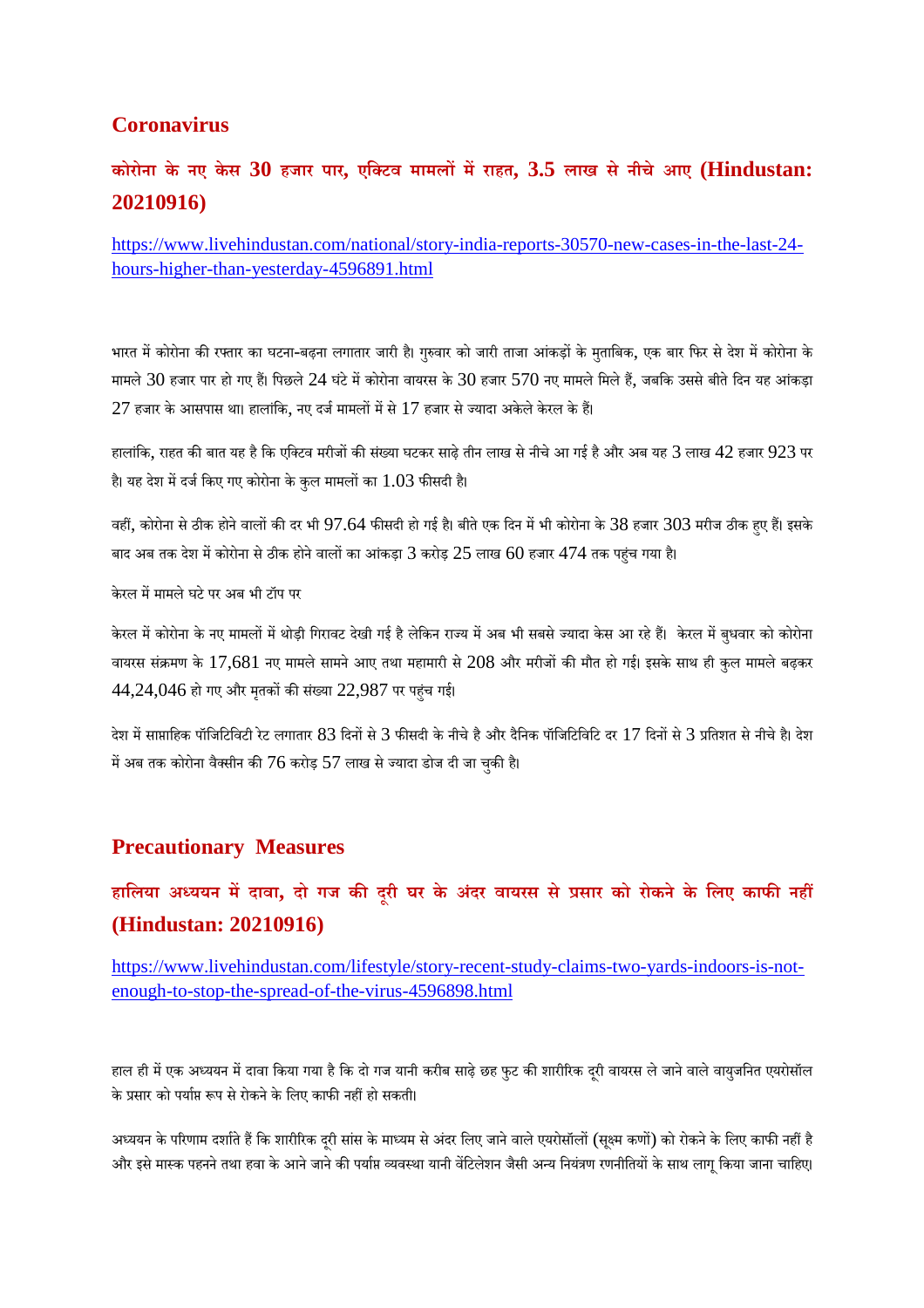शोधकर्ताओं ने ट्रेसर गैस आने-जाने की तुलना मानव श्वांस से निकलने वाले एक से दस माइक्रोमीटर के एयरोसॉल से भी की, जो आमतौर पर हवाबंद प्रणाली में लीक का परीक्षण करने के लिए प्रयोग की जाती है। इस रेंज के एयरोसॉल में सार्स-सीओवी-2 वायरस होते हैं जिसके कारण कोिवड-19 होता ह।ै

अध्ययन के लेखक एवं अमेरिका में पेनसिल्वेनिया स्टेट यूनिवर्सिटी में पीएचडी के विद्यार्थी जेन पेई ने कहा कि हमने इमारतों में संक्रमित लोगों से निकलने वाले वायरस से भरे कणों के हवाई माध्यम से फैलने का पता लगाने की कोशिश की।

अध्ययन से पता चलता है कि बिना मास्क पहने एक संक्रमित व्यक्ति के बात करने के दौरान उसकी सांस में वायरस से भरे कण दूसरे व्यक्ति के श्वांस क्षेत्र में तुरंत पहुंच सकते हैं, यहां तक कि दो गज की दूरी रखने पर भी। यह अध्ययन सस्टनेबल सिटीज एंड सोसाइटी पत्रिका में प्रकाशित हुआ है।

#### **Eye Problems**

# **आखं सेजुड़ी समयाएं60 फसदी तक बढ़ा देती हिडमिशया का खतरा (Hindustan: 20210916)**

ब्रिटिश जर्नल ऑफ ऑप्थल्मोलॉजी में प्रकाशित एक हालिया शोध के मुताबिक उम्र से संबंधित आंखों की बीमारी, मोतियाबिंद और मधुमेह से संबंधित नेत्र रोग डिमेंशिया (मनोभ्रंश) के बढ़ते जोखिम से जुड़े हैं। दृष्टि हानि मनोभ्रंश के पहले लक्षणों में से एक हो सकती है।

माना जाता है कि दृश्य संवेदी मार्गों की कम उत्तेजना डिमेंशिया के विकास को तेज करती है। कुछ अध्ययनों में यह पता चला है कि डिमेंशिया और नेत्र संबंधी स्थितियों के बीच एक सबंध हो सकता है, जो मोतियाबिंद, मधुमेह से संबंधित नेत्र रोग और ग्लुकोमा और याददाश्त में कमी का कारण बनता ह।ै

उके साथ बढ़ती हिथितः

इन नेत्र संबंधी स्थितियों के मामले उम्र के साथ बढ़ जाते हैं। जैसा कि मधुमेह, उच्च रक्तचाप, हृदय रोग, अवसाद और स्ट्रोक जैसी स्थितियां है और जो डिमेंशिया के लिए जोखिम कारक माने जाते हैं। यह स्पष्ट नहीं है कि क्या ये नेत्र संबंधी स्थितियां इन स्थितियों से स्वतंत्र रूप से डिमेंशिया के जोखिम से जुड़ी हैं। इसकी जांच करने के लिए शोधकर्ताओं ने 55-73 वर्ष की आयु के  $12,364$  वयस्कों के डेटा का विश्लेषण किया।

#### **Booster Dose**

**माडनाका दावा- समय के साथ कम हो जाता हैकोरोना वैसीन का भाव, बूटर डोज कजरत (Dainik Jagran: 20210916)**

https://www.jagran.com/world/america-moderna-says-covid19-vaccine-protection-waneswith-time-necessity-for-booster-dose-22025364.html?itm\_source=website&itm\_medium=homepage&itm\_campaign=p1\_compone

कोरोना वैक्सीन से मिलने वाली सुरक्षा कितने समय तक रहती है इसको लेकर दुनिय़ाभर में बहस जारी है। इस बीच माडर्ना कंपनी ने कहा है कि उसकी वैक्सीन का प्रभाव समय के साथ कम हो जाता है ऐसे में बुस्टर डोज की जरूरत है।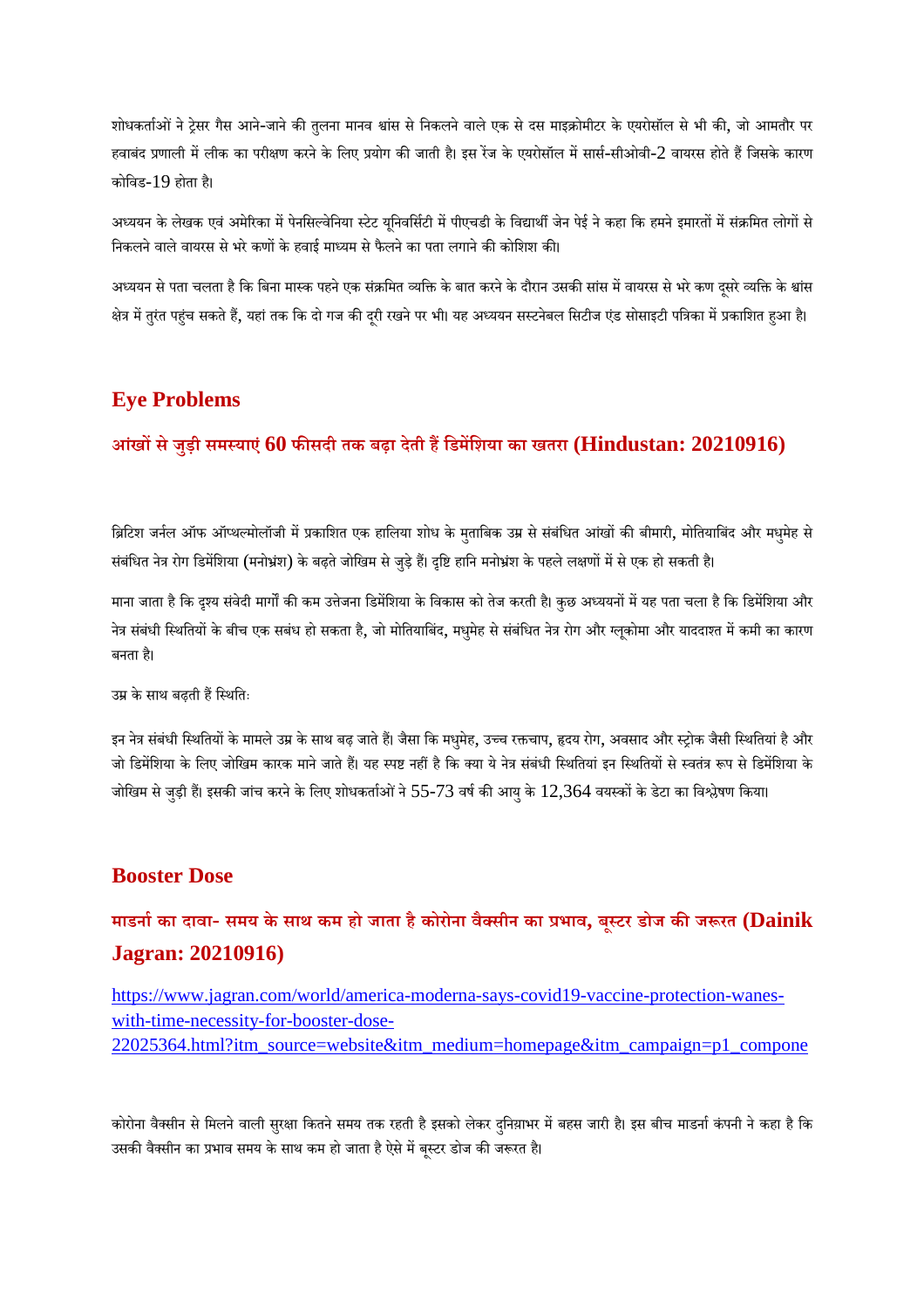शिकागो, रायटर। कोरोना महामारी के खिलाफ दनियाभर में जंग जारी है। कोरोना के खिलाफ वैक्सीन को सबसे बड़ा हथियार माना जा रहा है। इस बीच माडर्ना की कोरोना वैक्सीन को लेकर एक नया अध्ययन सामने आया है। इसमें पाया गया है कि वैक्सीन से मिलने वाली कोरोना के खिलाफ सुरक्षा समय के साथ कम हो जाती है। इसलिए बुस्टर डोज की जरूरत की बात कही गई है। कोरोना के खिलाफ वैक्सीन सबसे बड़ा हथियार है। कोरोना वैक्सीन से मिलने वाली सरक्षा कितने समय तक रहती है इसको लेकर दनिय़ाभर में बहस जारी है। इस बीच माडर्ना ने कहा है कि उसकी वैक्सीन का प्रभाव समय के साथ कम हो जाता है ऐसे में बृस्टर डोज की जरूरत है।

समाचार एजेंसी रायटर्स की खबर के मुताबिक, माडर्ना ने यह बात ताजा अध्यय के आधार पर कही है, जिसे बुधवार को सबके सामने रखा गया। माडर्ना के अध्यक्ष स्टीफन होज ने कहा कि यह सिर्फ एक अनुमान है। लेकिन आशंका है कि सुरक्षा कम होने की वजह से  $600,\!000$  कोविड केस अधिक देखने पड़ सकते हैं। यह आंकड़ा सिर्फ अमेरिका को आधार बनाकर दिया गया है। होज ने यह नहीं बताया कि इसमें गंभीर केस कितने होंगे। लेकिन यह दावा किया कि हास्पिटल में मरीजों की संख्या बढ़ सकती है।

डेल्टा वैरिएंट से सरक्षित रखने में यह वैक्सीन है ज्यादा असरदार

कोरोना का डेल्टा वैरिएंट इस समय पूरी दनिया के लिए चिंता का कारण बना हआ है। अध्ययनों में दावा किया जा रहा है कि वैक्सीन लेने वाले लोगों में कोरोना के इस घातक वैरिएंट का खतरा कम हो सकता है. हालांकि कौन सी वैक्सीन डेल्टा वैरिएंट पर ज्यादा असरदार है. इसको लेकर अब भी शोध जारी है। इसी से संबंधित, यएस सेंटर फॉर डिजीज कंटोल एंड प्रिवेंशन (सीडीसी) ने अपने हालिया अध्ययन में बताया कि डेल्टा वैरिएंट्स से सुरक्षा देने में फाइजर और जॉनसन एंड जॉनसन वैक्सीन के मुकाबले माडर्ना की वैक्सीन ज्यादा असरदार हो सकती है।

#### **Booster shot benefits**

# **Study of booster shot benefits fans debate over extra doses (The Indian Express: 20210916)**

#### https://indianexpress.com/article/world/study-of-booster-shot-benefits-fans-debate-overextra-doses-7511926/

The study, published in the New England Journal of Medicine, is the latest salvo in the conflict over whether booster doses are needed for healthy adults and whether they should be given out, as the Biden administration plans to do, when so much of the world remains unvaccinated.

Dr. Anthony Fauci, director of the National Institute of Allergy and Infectious Diseases, speaks during a Senate Health, Education, Labor, and Pensions Committee hearing at the Dirksen Senate Office Building in Washington, D.C., U.S., July 20, 2021. (REUTERS)

Wading into an acrimonious debate over booster doses, researchers in Israel reported Wednesday that a third dose of the Pfizer coronavirus vaccine can prevent both infections and severe illness in adults older than 60 for at least 12 days.

The study, published in the New England Journal of Medicine, is the latest salvo in the conflict over whether booster doses are needed for healthy adults and whether they should be given out, as the Biden administration plans to do, when so much of the world remains unvaccinated.

Last year, artist Suzanne Brennan Firstenberg created an outdoor installation in Washington comprised of more than 267,000 white flags - one for every American who had died from COVID-19. Now, she is reprising her work, this time with some 650,000 flags.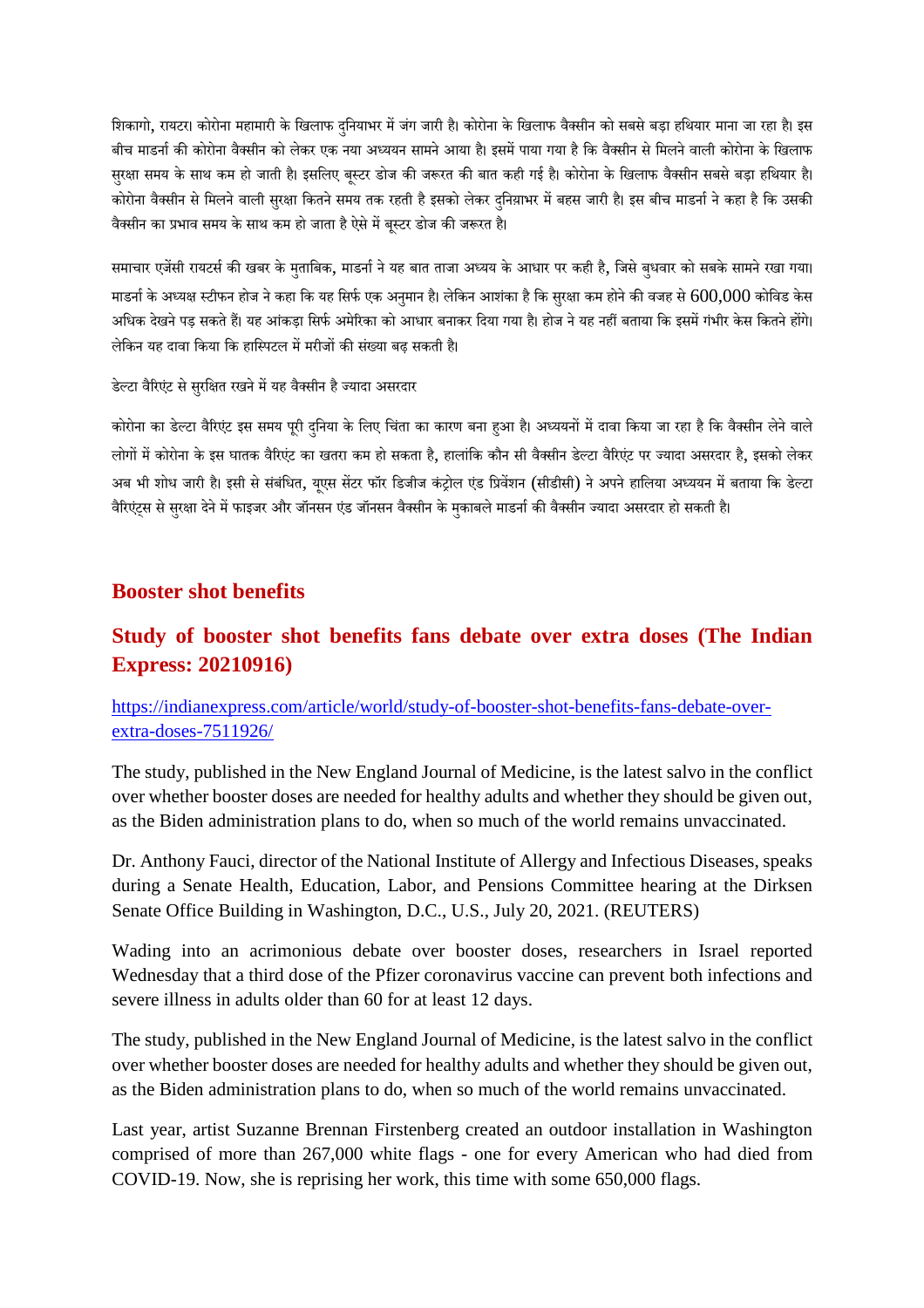Several independent scientists said the cumulative data so far suggests that only older adults will need boosters — and maybe not even them.

Vaccination remains powerfully protective against severe illness and hospitalization in the vast majority of people in all of the studies published so far, experts said. But the vaccines do seem less potent against infections in people of all ages, particularly those exposed to the highly contagious delta variant.

What the Israeli data shows is that a booster can enhance protection for a few weeks in older adults — a result that is unsurprising, experts said, and does not indicate long-term benefit.

"What I would predict will happen is that the immune response to that booster will go up, and then it will contract again," said Marion Pepper, an immunologist at the University of Washington in Seattle. "But is that three- to four-month window what we're trying to accomplish?"

Federal health officials — including Dr. Anthony Fauci, President Joe Biden's top medical adviser on the pandemic — have justified plans to distribute booster shots by pointing to emerging evidence from Israel and other countries suggesting that immunity from vaccination wanes over time.

The idea has sent some Americans scrambling for booster shots even before they are formally authorized, a step the Food and Drug Administration may take as soon as Friday. But even among government scientists, the idea has been met with skepticism and anger.

Two scientists who lead the FDA's vaccine branch said they would leave the agency this fall, in part because of their unhappiness over the administration's push for booster doses before federal researchers could review the evidence.

On Monday, an international group of scientists, which included the departing FDA officials, decried the push for boosters. In their review, published in The Lancet, the scientists analyzed dozens of studies and concluded that the world would be better served by using vaccine doses to protect the billions of people who remain unvaccinated.

"Our primary goal here in this pandemic was, first of all, to avoid, to end all preventable deaths," said Dr. Soumya Swaminathan, chief scientist at the World Health Organization and a co-author of The Lancet review. "And since we have the tools to do that very effectively, we should be using it to prevent deaths around the world."

To prevent the virus from morphing into even more dangerous forms than the delta variant and perhaps into one that evades the immune response entirely — the more urgent need, experts said, is to protect the unvaccinated, both in the United States and elsewhere.

In the new study, the Israeli team collected data on the effect of booster shots, based on the health records of more than 1.1 million people over age 60. At least 12 days after the booster, rates of infection were elevenfold lower and of severe disease nearly twentyfold lower in those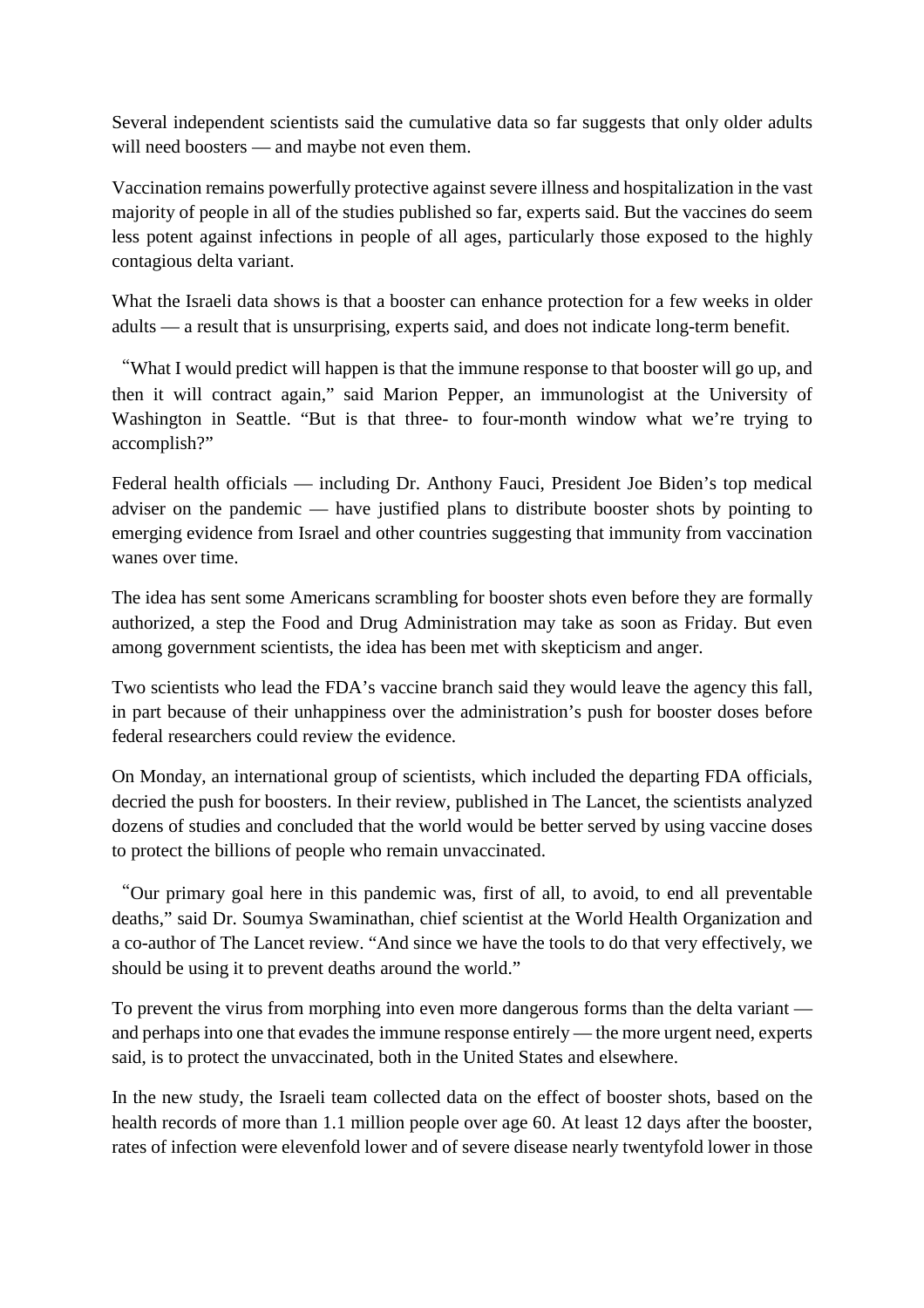who received a booster compared with those who had received only two doses, the researchers found.

The researchers acknowledged that their results were preliminary. "We cannot tell at this point what will happen in the long run," said Micha Mandel, a professor of statistics and data science at the Hebrew University of Jerusalem.

The question is scientifically complex, in part because protecting against infection is a substantially different goal than protection against hospitalization and death.

Antibodies are the body's front-line defense against infection. It is unlikely that vaccines will reliably protect against infections over the long term, because the antibodies they stimulate the body to produce inevitably decline over time, scientists say.

But the cellular branch of the immune system is the body's heavy armament against hospitalization and death. So-called immune memory that is encoded in this branch can take a few days to kick in, but it remains robust months after the initial immunization.

Therein lies the problem with the booster strategy, some scientists say: The tools to prevent hospitalization and death are already at hand. If the goal is to prevent infections, the nation will be stuck in a never-ending cycle of booster shots.

"If you really use infection as an outcome, you probably need a booster every six months, which is unrealistic and unattainable," said Dr. Peter Chin-Hong, an infectious disease expert at the University of California, San Francisco. "I don't care about symptomatic disease — I care about severe disease."

The only vaccinated patients he has seen in the hospital are immunocompromised or adults over 70 who also have other health conditions, he added.

In citing the need for boosters, Fauci and other health officials have referenced the Israeli data showing a rise in severe illness among vaccinated people of all ages. But lumping all age groups together can statistically inflate the rates.

When the Israeli figures are broken down by age, only people above 60 show a notable drop in efficacy against severe illness, noted Dr. Celine Gounder, an infectious disease specialist at Bellevue Hospital Center in New York and a former adviser to the Biden administration.

"We have known for some time that the vaccines elicit less robust immune responses in the elderly," Gounder said. "Recommending additional doses of vaccine for the elderly isn't controversial."

There are other differences in the vaccination campaigns in Israel and America that raise questions about whether the new results are applicable to citizens of both countries. More than 90% of Israelis older than 50 have been immunized, for example, and older adults are more likely to be hospitalized for COVID-19.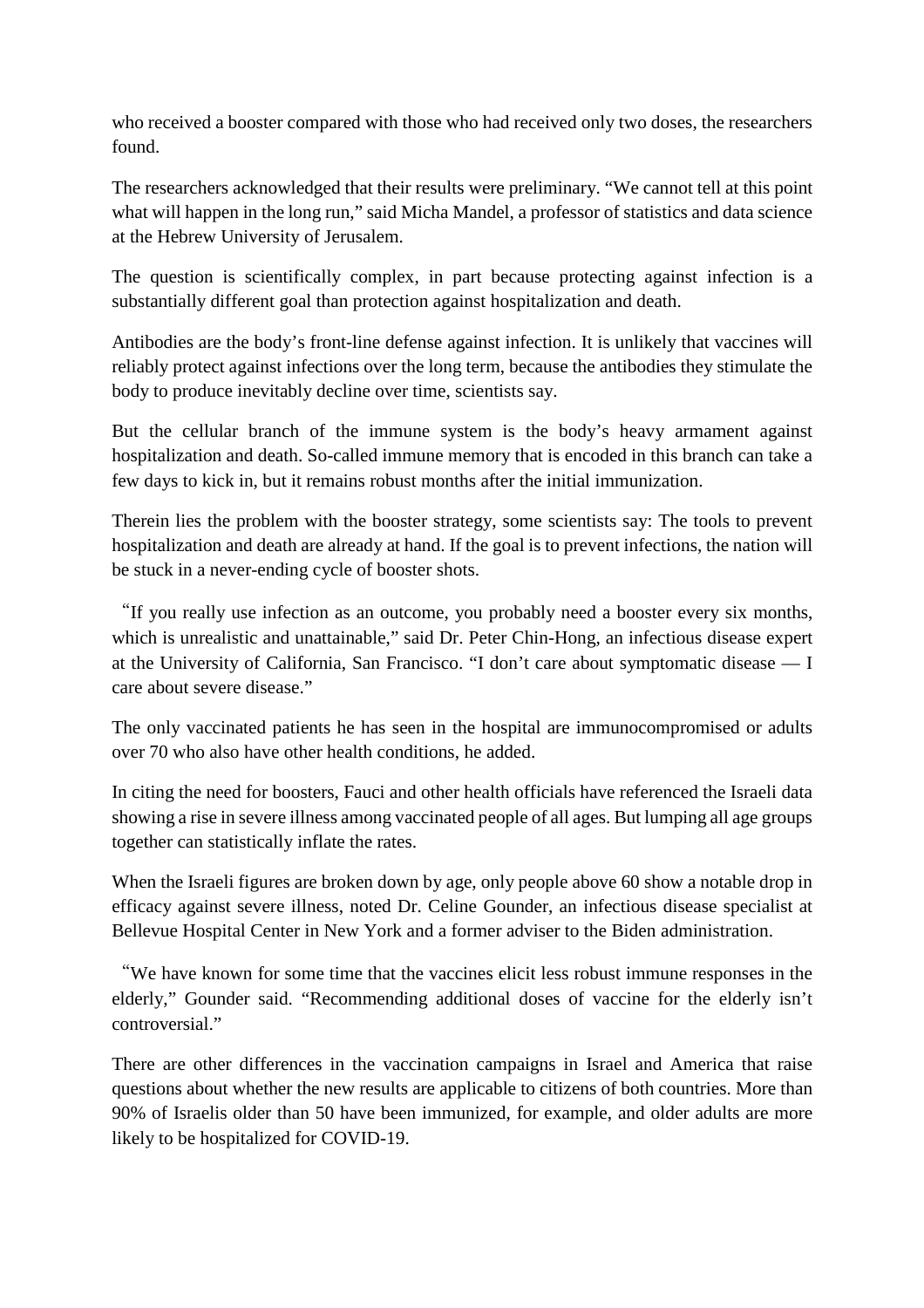FDA scientists acknowledged this limitation Wednesday, saying studies based in the U.S. "may most accurately represent vaccine effectiveness in the U.S. population."

Research in the U.S. so far also suggests a drop in vaccine efficacy against severe illness only in older adults. Three studies published last week by the Centers for Disease Control and Prevention found that the ability of the vaccines to prevent hospitalizations barely budged even after the delta variant's arrival, except in adults over 75.

For older people, a decline in protection against infection is a compelling argument for boosters, some scientists said. "One would always want to be proactive in that group versus reactive," Chin-Hong said.

Michel Nussenzweig, an immunologist at Rockefeller University in New York, said he wanted the booster shot (he is 66), but also supported their use in the general population to interrupt chains of transmission.

Although immunity in younger people is not yet waning, he said, an extra dose that prevents infections would curtail the spread of the virus to the unvaccinated people around them.

"It will ultimately prevent others from going to the hospital, and it ultimately would benefit the way the country is going," Nussenzweig said.

Other experts questioned that premise, saying there is no data to suggest that the drop in transmission would be significant enough to justify boosters.

In younger people, officials must balance the limited benefit of a third dose with the risk of side effects like blood clots or heart problems, researchers said. And repeatedly stimulating the body's defenses can also lead to a phenomenon called "immune exhaustion," Pepper said.

"There's obviously some risk in continuously trying to ramp up an immune response," she said. "If we get into this cycle of boosting every six months, it's possible that this could work against us."

## **Health Insurance**

# **सधुारी जाए वाय बीमा कसेहत, लागूहो 'वन नेशन वन हेथ बीमा पािलसी' (Dainik Jagran: 20210916)**

https://www.jagran.com/news/opinion-corona-pandemic-today-one-nation-one-healthinsurance-policy-is-needed-jagran-special-22025164.html

भारत में जनस्वास्थ्य बीमा असल में भयंकर विसंगतियों से भरा मामला है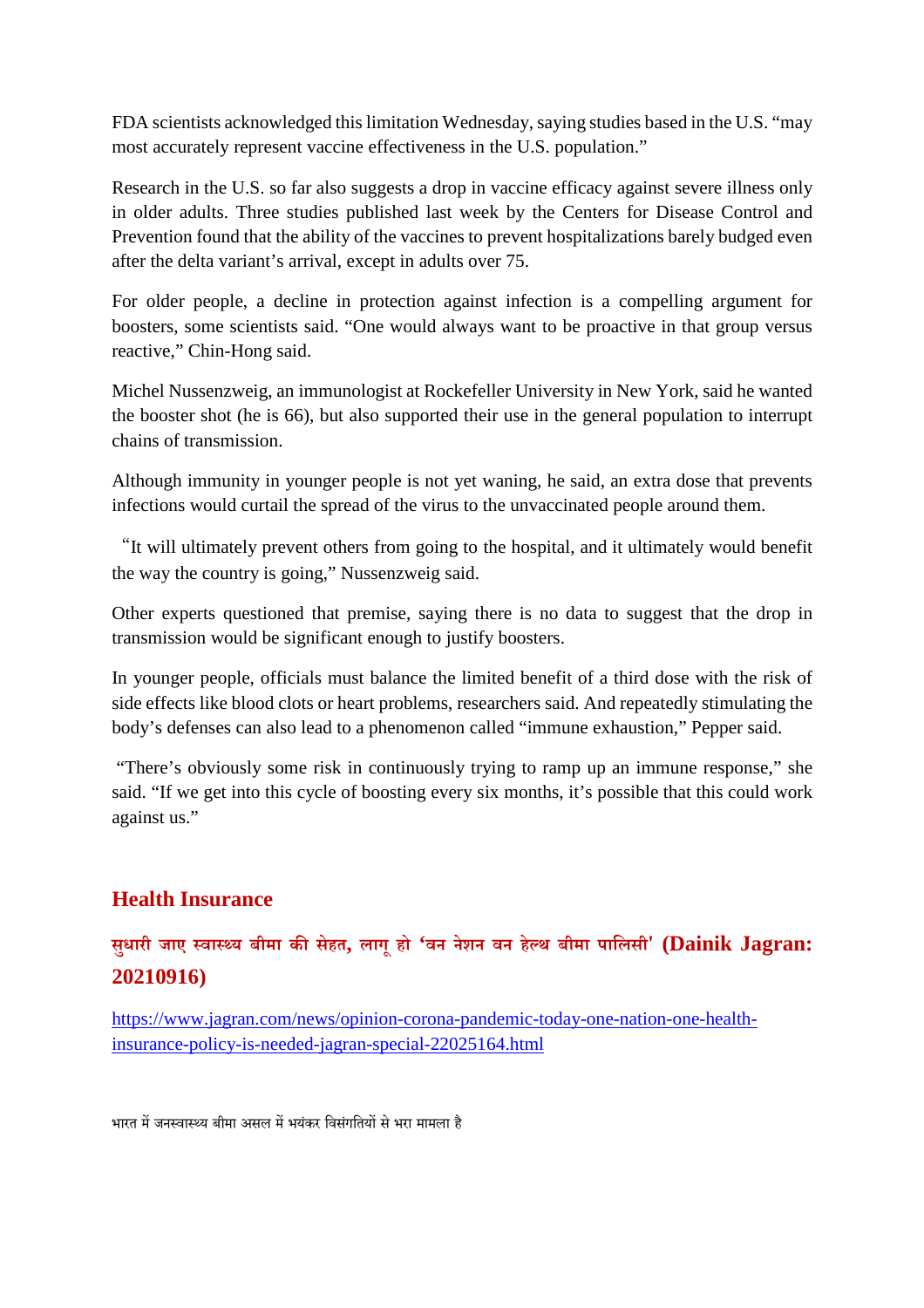जनस्वास्थ्य बीमा अभी कई विसंगतियों से भरा है। उससे सबक लेकर वन नेशन-वन हेल्थ पालिसी बनाई जाए स्वास्थ्य बीमा में शामिल हो सभी बीमारियों का इलाज। भारत में जनस्वास्थ्य बीमा असल में भयंकर विसंगतियों से भरा मामला है। बुनियादी संकट सरकार की नीतियों में एकरूपता केअभाव का ह।ै

डा. अजय खेमरिया। युष्मान भारत योजना के ताजा आंकड़े बताते हैं कि  $16.20$  करोड़ भारतीय परिवारों को आयुष्मान बीमा कार्ड जारी किए गए है और अब तक दो करोड़ लोगों का इलाज इस योजना के तहत किया जा चुका है। सरकार ने  $24,683$  करोड़ रुपये की भारी-भरकम राशि गरीबों के इलाज पर इस मद में खर्च की है। करीब 60 करोड़ नागरिक इन बीमा कार्डों के जरिये बीमित हैं। नि:संदेह आयुष्मान एक बड़ा नीतिगत कदम है, लेकिन कोरोना संक्रमण जैसी आपदाओं ने जनस्वास्थ्य क्षेत्र में तमाम विसंगतियों को रेखांकित किया है। जन स्वास्थ्य बीमा भी एक ऐसा ही मसला है, जो मोदीकेयर (आयुष्मान) जैसी बड़ी योजना के बाद भी हमारे नीति निर्धारकों से विमर्श का आग्रह करता है। कोविड की बात करें तो आयुष्मान योजना के तहत 20.32 लाख नमूनों की जांच की गई और 7.08 लाख मरीज अस्पताल में भर्ती हुए, जबकि कुल संक्रमित मरीजों का आंकड़ा लगभग  $3.5$  करोड़ है और मौतों की संख्या  $4.5$  लाख। यानी महज दो फीसद कोरोना पीड़ितों के लिए आयुष्मान योजना में इलाज मिला। सवाल है कि देश के  $23$  हजार संबद्ध अस्पतालों वाली इस योजना के तहत कोरोना का इलाज समुचित संख्या में क्यों नही किया जा सका? इसके जवाब मश्किल नहीं हैं। बनियादी संकट सरकार की नीतियों में एकरूपता के अभाव का है।

भारत में जनस्वास्थ्य बीमा असल में भयंकर विसंगतियों से भरा मामला है। कोरोना के सबक के रूप में आज आवश्यकता है 'वन नेशन वन हेल्थ बीमा पालिसी।<sup>'</sup> सरकार को हर आदमी का बीमा कराने की अपनी जबाबदेही पूरी करनी होगी। मोदीकेयर जैसा बड़ा कदम उठाने वाली सरकार थोड़ा प्रयास कर प्रत्येक भारतीय को इंग्लैंड, अमेरिका, ब्राजील और अन्य विकसित देशों की तरह प्रामाणिक स्वास्थ्य बीमा उपलब्ध करा सकती है। करीब 60 करोड़ नागरिक तो आयुष्मान योजना में कवर किए ही जा चुके हैं। वहीं  $13$  करोड़ लोग ईएसआइ के दायरे में हैं, जिसे बढ़ाकर  $20$ करोड़ किए जाने पर श्रम मंत्रलय आगे बढ़कर काम कर रहा है। केंद्र सरकार के कार्मिकों के लिए सीजीएचएस का प्रविधान है। राज्य सरकारें भी अपने कर्मचारियों के लिए कुछ न कुछ स्वास्थ्य बीमा का प्रविधान करती ही हैं। यहां आवश्यकता है सभी योजनाओं को एकीकृत करके लागू करने की।

शेष आबादी जो इन योजनाओं के दायरे से बाहर है, के लिए भी कुछ किया जाए। इसमें देश का मध्यम एवं निम्न मध्यमवर्गीय तबका शामिल है। बेहतर होगा सरकार देश में अनिवार्य स्वास्थ्य बीमा का कानून लेकर आए और एक ही योजना में सभी नागरिकों को शामिल किया जाए। जो सक्षम हैं, उनके लिए प्रीमियम का प्रविधान हो। आयुष्मान, ईएसआइ की तरह सभी केंद्रीय एवं राज्य सरकारों के कर्मचारियों को अनिवार्य बीमा उपलब्ध कराया जा सकता है। उनके वेतन से प्रीमियम की व्यवस्था भी आसान है। इसी तरह सभी निजी नियोजकों के लिए अपने कार्मिकों से राष्ट्रव्यापी एकीकृत बीमा का अनुपालन अनिवार्य किया जा सकता है।

आज से 20 साल पहले निजी क्षेत्र के लिए खोले जाने के बाबजूद स्वास्थ्य बीमा आम आदमी के लिए हितकर साबित नही हुआ। इसके मूल में एकरूपता का अभाव है। मसलन निजी एवं सार्वजनिक क्षेत्र की बीमा कंपनियों में प्रीमियम की समरूपता न होना। आयुष्मान 918 बीमारी पैकेज का प्रविधान करता है, मगर डेंगू, चिकनगुनिया और जापानी बुखार जैसी कई बीमारियों के लिए आयुष्मान कोई व्यवस्था नहीं करता। कैंसर जैसी बीमारी के लिए लोगों को अपनी हेल्थ पालिसी में कैंसर टाप अप कराने पड़ते हैं।

भारतीय बीमा क्षेत्र मरीज के अस्पताल में भर्ती होने यानी उसके गंभीर हालत पर ही प्रतिपूर्ति की प्रक्रिया आरंभ करता है। यदि कोई बीमित व्यक्ति ओपीडी में जाकर जांच या उपचार कराता है तो उसके लिए बीमा का कोई लाभ नहीं। भारत में  $572$  मेडिकल कालेज हैं, लेकिन निजी कालेज आयुष्मान, सीजीएचएस या ईएसआइ के बीमाधारकों का इलाज नहीं करते। इसकी वजह जांच, उपचार और सर्जरी की दरों में एकरूपता न होना है। उदाहरण के लिए अपेंडिक्स आपरेशन में ईएसआइ तीन हजार रुपये की व्यवस्था करता है, लेकिन निजी अस्पतालों में इसका खर्चा  $10$  हजार से अधिक आता है। वस्तुत:13 करोड़ लोगों के कवरेज वाले ईएसआइ के चंद अस्पतालों को छोड़कर कहीं भी एमआरआइ, डायलिसिस और सीटी स्कैन जैसी सुविधाएं नही हैं। स्पष्ट है कि भारतीय जन स्वास्थ्य बीमा समावेशी नहीं है और न ही प्रामाणिकता से काम कर पा रहा है।

सरकार ने आयुष्मान भारत पर बड़ी रकम खर्च की है, मगर उसमें विसंगतियां हैं। सबसे पहले ओपीडी और भर्ती के प्रविधान को समाप्त करना होगा। सार्वभौमिक बीमा की अवधारणा के अनुरूप सभी बीमारियों के इलाज को बीमा का हिस्सा बनाना होगा। ब्रिटिश नेशनल हेल्थ सर्विस में यही है।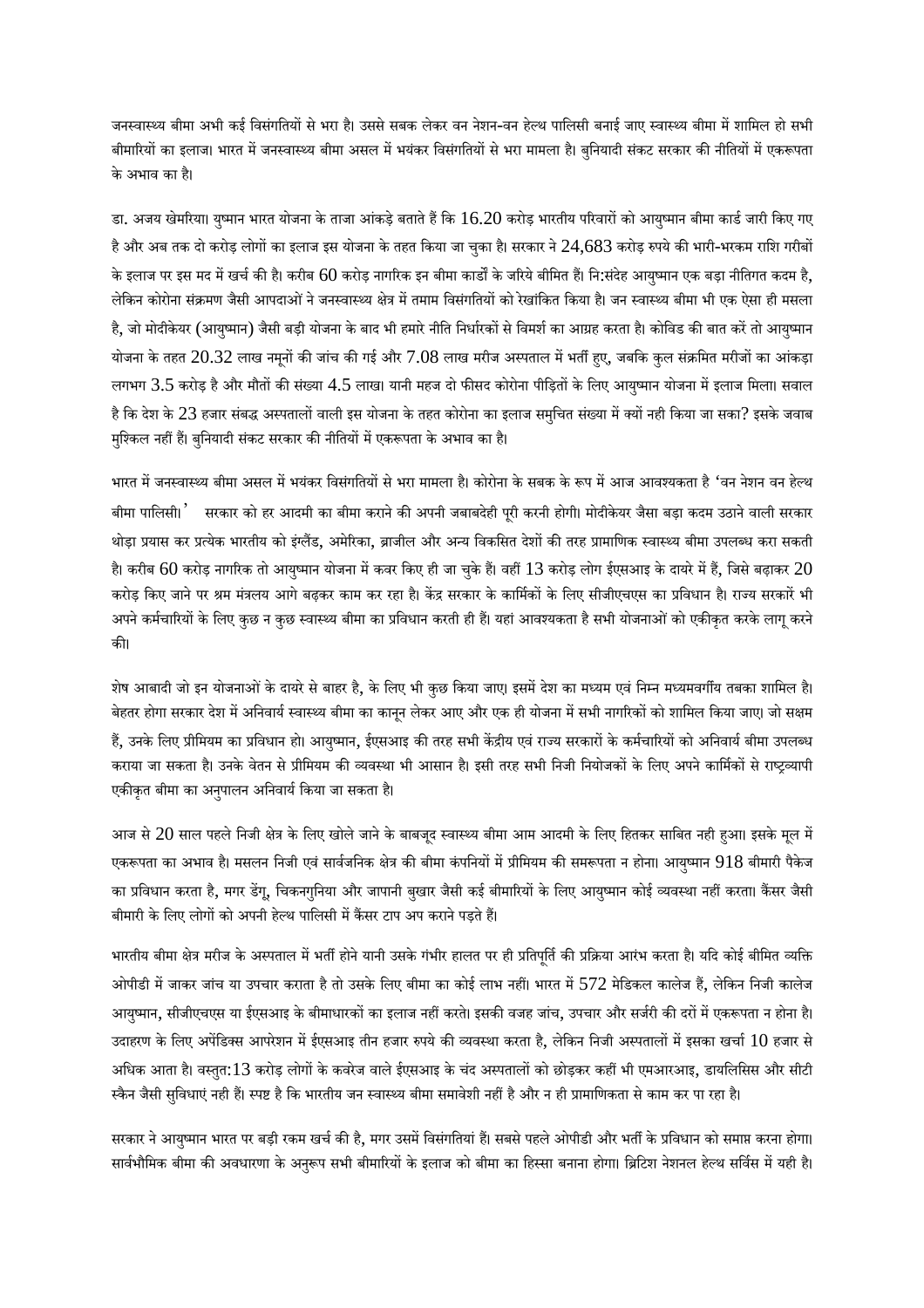इससे बीमारियों को बार-बार अधिसुचित करने का झंझट नहीं रहेगा। साथ ही देश के हर स्वास्थ्य संस्थान को इसके अनिवार्य दायरे में लाना चाहिए ताकि बीमित व्यक्ति को बीमारी की स्थिति में उपचार के लिए अधिसचित अस्पताल के लिए न भटकना पड़े।

सार्वभौम बीमा कवरेज के तहत उपचार की दरें व्यावहारिक और एक समान बनाई जानी चाहिए, जो एक नियत समय पर पुनरीक्षित भी होती रहें। बीमा को लक्ष्य केंद्रित बनाने के लिए सरकार को यह कदम भी उठाना चाहिए कि सभी मेडिकल कालेजों की पीजी सीट्स कालेज की जगह उस क्षेत्र की पीएचसी, सीएचसी या वेलनेस सेंटर से अटैच कर दी जाएं। उनके स्नातकोत्तर विद्यार्थी इन सेंटर्स पर काम करें और केवल थियरी के लिए कालेज जाएं। इससे ग्रामीण इलाकों में हर वक्त पेशेवर चिकित्सक उपलब्ध रहेंगे, जो मोदीकेयर जैसी पहल को परिणामोन्मुखी बनाने में सहायक होंगे।

#### **Environmental Health**

# **जलवायुपरवतन सेबदल रहेअंगके आकार, गमखून वालेजानवरमदेखेजा रहेहऐसेबदलाव (Dainik Jagran: 20210916)**

https://www.jagran.com/world/america-shapeshift-are-being-seen-in-warm-blooded-animalsdue-to-warming-climate-22025346.html

शरीर का तापमान रेगुलेट करने के लिए चोंच, पैर और कान लंबे हो रहे हैं।

नए अनुसंधान में सामने आया है कि बढ़ते तापमान की वजह से कुछ वार्म ब्लडेड एनिमल्स में अंगों के आकार भी बदलने लगे हैं। शरीर के तापमान को रेगुलेट करने के लिए चोंच पैर और कान के आकार बड़े होने लगे हैं।

वाशिंगटन, एएनआइ। जलवायु परिवर्तन के कारण धरती के बढ़ते तापमान के दुष्परिणाम चहुंओर दिख रहे हैं। मौसम, फसल और स्वास्थ्य को लेकर कई सारे अध्ययन हो चुके हैं। अब एक नए अनुसंधान में सामने आया है कि बढ़ते तापमान की वजह से कुछ गर्म खून वाले प्राणियों (वार्म ब्लडेड एनिमल्स) में अंगों के आकार भी बदलने लगे हैं। शरीर के तापमान को रेगुलेट करने के लिए चोंच, पैर और कान के आकार बड़े होने लगे हैं। यह अध्ययन 'ट्रेंड्स इन इकोलाजी एंड इवोल्यूशन' नामक जर्नल में प्रकाशित हुआ है।

जलवायु परिवर्तन सिर्फ इंसानों की ही समस्या नहीं है, बल्कि अन्य प्राणियों को भी उसके अनुकूल ढालना होता है। आस्ट्रेलिया की डीकिन यूनिवर्सिटी की पक्षी विज्ञानी सारा राइडिंग का कहना है कि जलवायु परिवर्तन को लेकर मुख्यधारा की मीडिया में बहत चर्चाएं होती हैं। सवाल उठाया जाता है कि इंसान इससे निपट पाएगा या नहीं या किस तकनीकी से इस समस्या का समाधान हो पाएगा। ऐसे में इस बात को अहमियत देनी होगी कि पशु-पक्षियों को इन बदलावों के सापेक्ष खुद को अनुकूलित करना पड़ रहा है। उनमें बदलाव हो रहे हैं, लेकिन ये बदलाव विकासवाद के किसी भी कालखंड की तुलना में बहत तेजी से हो रहे हैं। मतलब कम समय में ज्यादा या बड़े बदलाव दिखने को मिल रहे हैं।

#### अनकुूलन का बढ़ रहा जबरदत दबाव

राइडिंग ने कहा है कि इंसानी गतिविधियों के कारण हो रहे जलवायु परिवर्तन से अन्य प्राणियों पर भी जबरदस्त दबाव बढ़ा है। इनमें से कुछ प्रजातियों में अनुकूलन हो रहा है और कुछ ऐसे भी हैं, जो बचेंगे ही नहीं। उनका कहना है कि जलवायु परिवर्तन एक जटिल और बहुआयामी घटना है, जो निरंतर जारी है। ऐसे में आकार में हो रहे बदलाव का कोई एक सटीक कारण बताना कठिन है। लेकिन ये बदलाव व्यापक भौगोलिक क्षेत्रों में और विविध प्रकार की प्रजातियों में हो रहे हैं, जिनमें जलवायु परिवर्तन के अलावा कुछ भी समान नहीं है।

#### पक्षियों में दिख रहे बड़े बदलाव

अंगों के आकार में सबसे ज्यादा बदलाव पक्षियों में देखे जा रहे हैं। आस्ट्रेलियाई तोतों की कई प्रजातियों में 1871 से लेकर अब तक उनकी चोंच के आकार में चार से  $10$  फीसद तक की वृद्धि पाई गई है। खास बात यह कि इसका संबंध हर वर्ष की गर्मियों में तापमान से रहा है। शोधकर्ताओं ने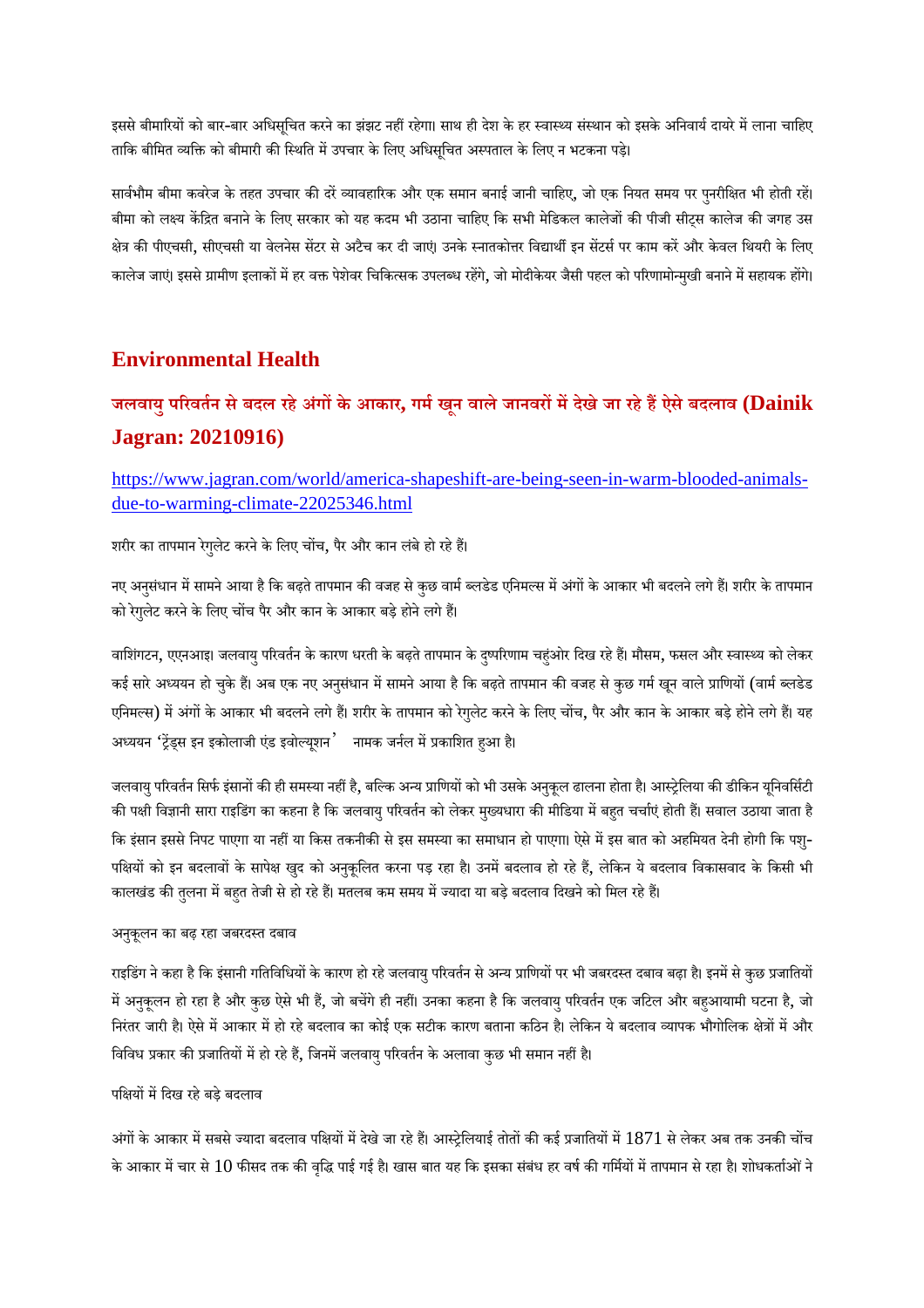चूहों की पूंछ तथा छछूंदरों के पैर के आकार में वृद्धि की रिपोर्ट की है। हालांकि कान जैसे कुछ अहम अंगों के आकार में वृद्धि को भविष्य में बड़े ही स्पष्ट तरीके से दिखाया जा सकेगा। अगले चरण में राइडिंग पिछले 100 वर्षो के म्यूजियम के नमूनों की 3-डी स्कैनिंग करके आस्ट्रेलियाई पक्षियों के अंगों के आकार में बदलावों की और पड़ताल करेंगी।

पारिस्थितिकी तंत्र भी होगा प्रभावित

अंगों के आकार में बदलाव सिर्फ यह मतलब नहीं कि वे (प्राणी) जलवायु परिवर्तन से निपट रहे हैं और यह सही हो रहा है। इसका यह मतलब यह भी है कि वे अपना अस्तित्व बचाए रखने के लिए खुद को अनुकूलित कर रहे हैं। लेकिन इन बदलावों से पारिस्थितिकी तंत्र पर पड़ने वाले असर को लेकर हम आश्वस्त नहीं हैं। या फिर यह भी जरूरी नहीं कि सभी प्रजातियां अपना अस्तित्व बचाने के लिए अनुकूलित बदलाव में सक्षम हो पाएंगी।

#### **Drug Addiction**

# **देश महर 10वांकूली बचा नशेकलत का िशकार, एस के सवमसामनेआई बात (Dainik Jagran: 20210916)**

https://www.jagran.com/delhi/new-delhi-city-ncr-every-10th-school-child-in-the-country-isa-victim-of-drug-addiction-jagran-special-22025171.html

स्कूली बच्चे औसतन  $13$  साल की उम्र में नशा शुरू करते हैं। कई बच्चे परिवार के लोगों को देखकर व दोस्तों के कहने पर प्रयोग के तौर पर पहली बार नशा करते हैं लेकिन बाद में इसकी गिरफ्त में आ जाते हैं। इसका असर बच्चों की पढ़ाई पर पड़ता है।

नई दिल्ली [रणविजय सिंह]। बच्चों में नशे की लत बढ़ रही है। देश में करीब हर दसवां स्कूली बच्चा नशे की लत का शिकार है। एम्स के मनोचिकित्सा विभाग के डाक्टरों द्वारा देश के  $10$  शहरों के स्कूली बच्चों पर किए गए सर्वे में यह बात सामने आई है। बच्चे परिवार के सदस्यों व दोस्तों को तंबाकू, अल्कोहल व नशीले पदार्थों का सेवन करते देख नशे के लिए प्रेरित होते हैं। एम्स के सर्वे में यह बात भी सामने आई है कि पारिवारिक कलह भी बच्चों को नशे की तरफ धकेल रहा है। क्योंकि पारिवारिक कलह से बच्चे मानिसक रूप से परेशान होते हैं। इस वजह से कई बच्चे नशा करने लग जाते हैं।

इस सर्वे के लिए एम्स को केंद्रीय सामाजिक न्याय व अधिकारिता मंत्रलय ने फंड दिया था। एम्स के डाक्टरों की ओर से कोरोना से पहले वर्ष 2019- $20$  में दस शहरों के आठवीं से  $12$ वीं कक्षा के छह हजार स्कूली बच्चों पर यह सर्वे किया गया। इसमें श्रीनगर, चंडीगढ़, लखनऊ, रांची, मुंबई, बेंगलुरु, हैदराबाद, इम्फाल, डिब्रूगढ़ व दिल्ली के निजी व सरकारी स्कूलों के बच्चे शामिल थे। इनमें 52 फीसद लड़के व 48 फीसद लड़कियां शामिल थीं।

<u>दो फीसद बच्चे भांग व चरस का भी करते हैं नशा</u>

एम्स के मनोचिकित्सा विभाग की प्रोफेसर डा. अंजू धवन ने कहा कि सर्वे में पाया गया कि  $10.3$  फीसद स्कूली बच्चे नशा करते हैं, जिसमें तंबाकू का सेवन करने वाले बच्चे भी शामिल हैं। 8.3 फीसद बच्चे नशे की दवाओं का सेवन करते पाए गए। हालांकि, सर्वे में 50 फीसद बच्चों ने कहा कि नशा करने पर वे इसकी जानकारी साझा नहीं करेंगे। इसलिए नशा करने वाले बच्चों की संख्या  $10.3$  फीसद से अधिक भी हो सकती है। सर्वे में पाया गया कि दो फीसद बच्चे भांग व चरस का नशा करते हैं।  $0.6$  फीसद बच्चे नशे के लिए बेहोशी की दवा व  $2.5$  फीसद बच्चे अन्य नशे की दवाओं का इस्तेमाल करते हैं। 1.9 फीसद बच्चे सुंघने वाला पदार्थ इस्तेमाल करते हैं।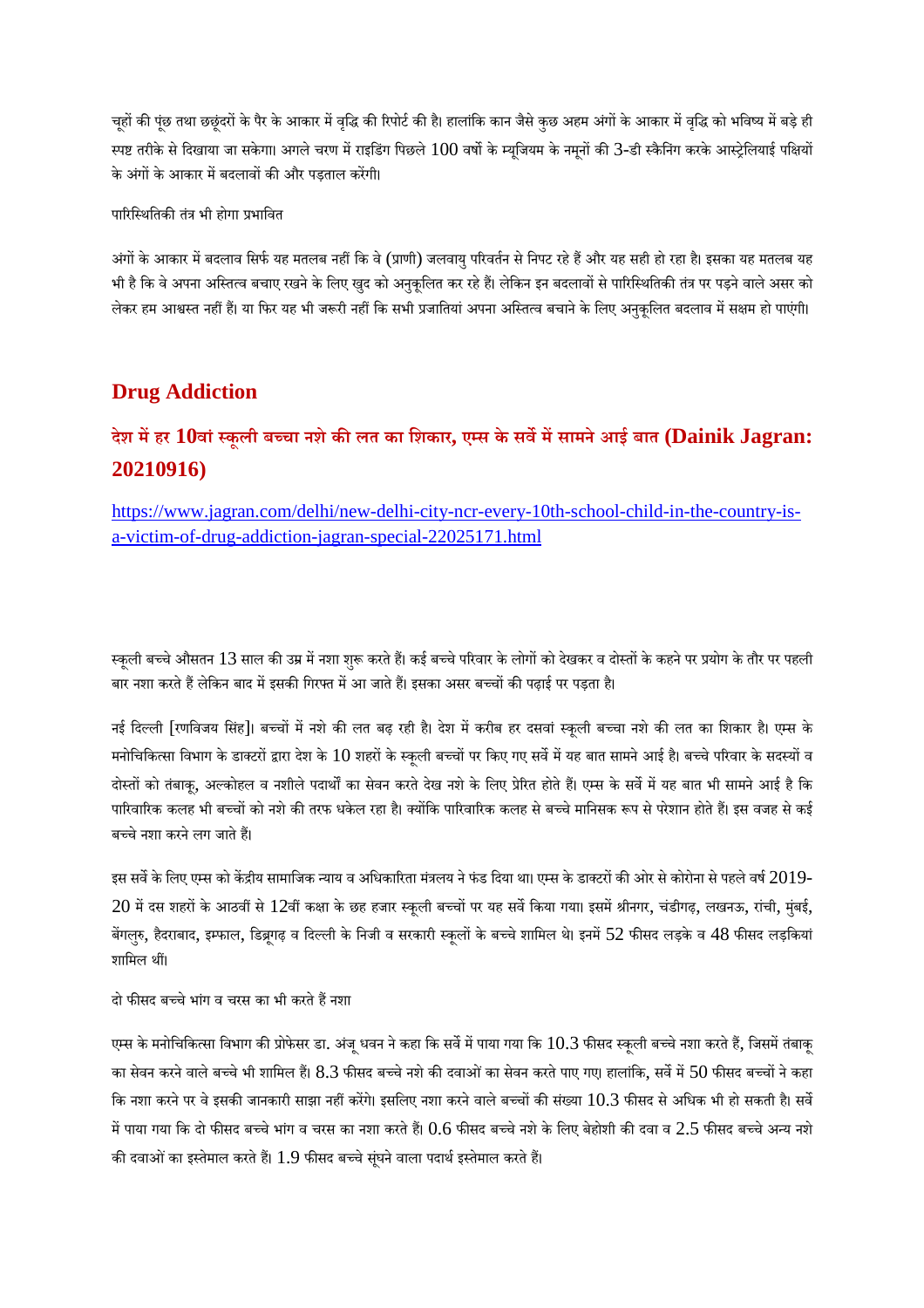औसतन 13 साल की उम्र में नशा शरू करते हैं बच्चे

स्कली बच्चे औसतन  $13$  साल की उम्र में नशा शरू करते हैं। कई बच्चे परिवार के लोगों को देखकर व दोस्तों के कहने पर प्रयोग के तौर पर पहली बार नशा करते हैं लेकिन बाद में वे इसकी गिरफ्त में आ जाते हैं। इसका असर बच्चों की पढ़ाई पर पड़ता है। इसके अलावा बच्चों में उग्रता बढ़ जाती है। इस वजह से माता-पिता व दोस्तों से उनका रिश्ता भी खराब हो जाता है। वे गैरकानूनी गतिविधियों में संलिप्त होने लगते हैं। नशा करने वाले एक चौथाई बच्चों में मानसिक परेशानी देखी गई। पांच से दस फीसद बच्चे प्रतिदिन व दस से 20 फीसद बच्चे सप्ताह में एक बार नशा करते हैं।

#### **Pregnancy**

# **Better mental health support needed for pregnant individuals during Covid-19 pandemic: Study (Hindustan Times: 20210916)**

https://www.hindustantimes.com/lifestyle/health/better-mental-health-support-needed-forpregnant-individuals-during-covid-19-pandemic-study-101631756454213.html

A new study finds that more mental health support is needed for pregnant people during the pandemic after it was found that nearly three-quarters of individuals who were pregnant during this time reported moderate to high levels of distress.

A team of researchers suggested that more mental health support is needed for pregnant individuals after a survey found nearly three-quarters of individuals who had been pregnant during the pandemic reported moderate to high levels of distress, and one in five experienced depressive symptoms.

The findings of the study appeared in the journal titled 'Canadian Family Physician'.

The researchers, led by clinicians at Unity Health Toronto, surveyed nearly 1,500 participants online - 87 per cent of whom were Canadian - who had been pregnant during the Covid-19 pandemic. Nearly 69 per cent of respondents reported moderate to high levels of distress and 20 per cent had depressive symptoms.

"The high levels of distress highlight the importance of considering mental health centrally in support for this population," said Dr Tali Bogler, study lead author and family physician and chair of family medicine obstetrics at St. Michael's Hospital of Unity Health Toronto.

"The findings also highlight the overall impact the pandemic has had on families in general and the downstream impact this will have," added Dr Bogler.

A limitation of the study was that it did not have comparable data on distress levels among pregnant people prior to the pandemic. However, a population-based survey conducted in Japan before the pandemic found 28 to 32 per cent of pregnant people reported distress.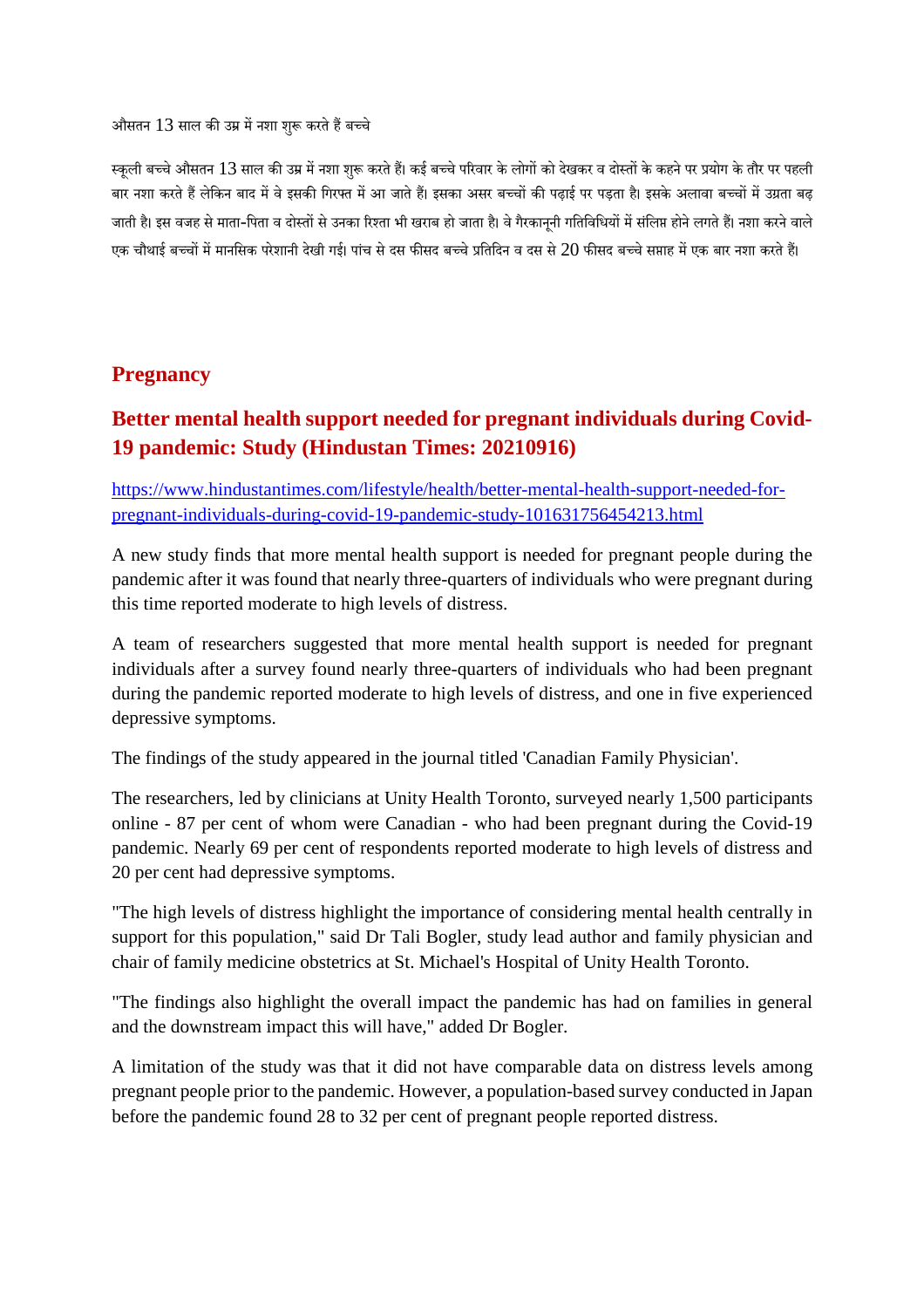Researchers also sought to learn more about what the common sources of concern were for expectant parents during the pandemic. Participants were provided with a list of 27 concerns and asked to indicate their level of concern for each issue.

The top five concerns during pregnancy included: hospital policies regarding support persons in labour; not being able to introduce their baby to loved ones; getting sick from Covid-19 while pregnant; not being able to rely on family or friends after labour for support; and conflicting medical information on Covid-19 in pregnancy and newborns, especially early in the pandemic.

There were differences in the concerns of first-time and second/third-time parents. First-time parents were more concerned about the cancellation of in-person prenatal classes and hospital tours, whereas second/third-time parents were more concerned about the transmission of Covid-19 from older children in the home.

The authors said that family physicians are well placed to support perinatal mental health and can engage in screening practices and offer appropriate treatment, such as counselling, public health nursing, and psychiatric appointments. They also recommend hospitals better utilize technology to help address parents' concerns by arranging more virtual check-ins and hospital tours and provide more online resources with evidence-based information on Covid-19 relevant to expectant and new parents.

"Clinicians and hospital administrators need to explore innovative ways to increase perinatal support," said Dr Bogler, who is also one of the leads of the Pandemic Pregnancy Guide, a virtual platform that provides medical information on pregnancy and Covid-19 and helps form a community for expecting parents during the pandemic.

#### **Bladder cancer**

# **Bladder cancer: Symptoms, causes, treatment. All you want to know (Hindustan Times: 20210916)**

https://www.hindustantimes.com/lifestyle/health/bladder-cancer-symptoms-causes-treatmentall-you-want-to-know-101631711042882.html

Bladder cancer is the ninth most common malignancy worldwide, affecting nearly 4,30,000 people every year. All you want to know about its signs and symptoms.

Bladder cancer, the ninth most common malignancy worldwide, begins when the bladder's lining (urothelial) cells start to grow abnormally and out of control. The bladder is a hollow, muscular and elastic organ. The urinary bladder collects and stores urine from the kidneys.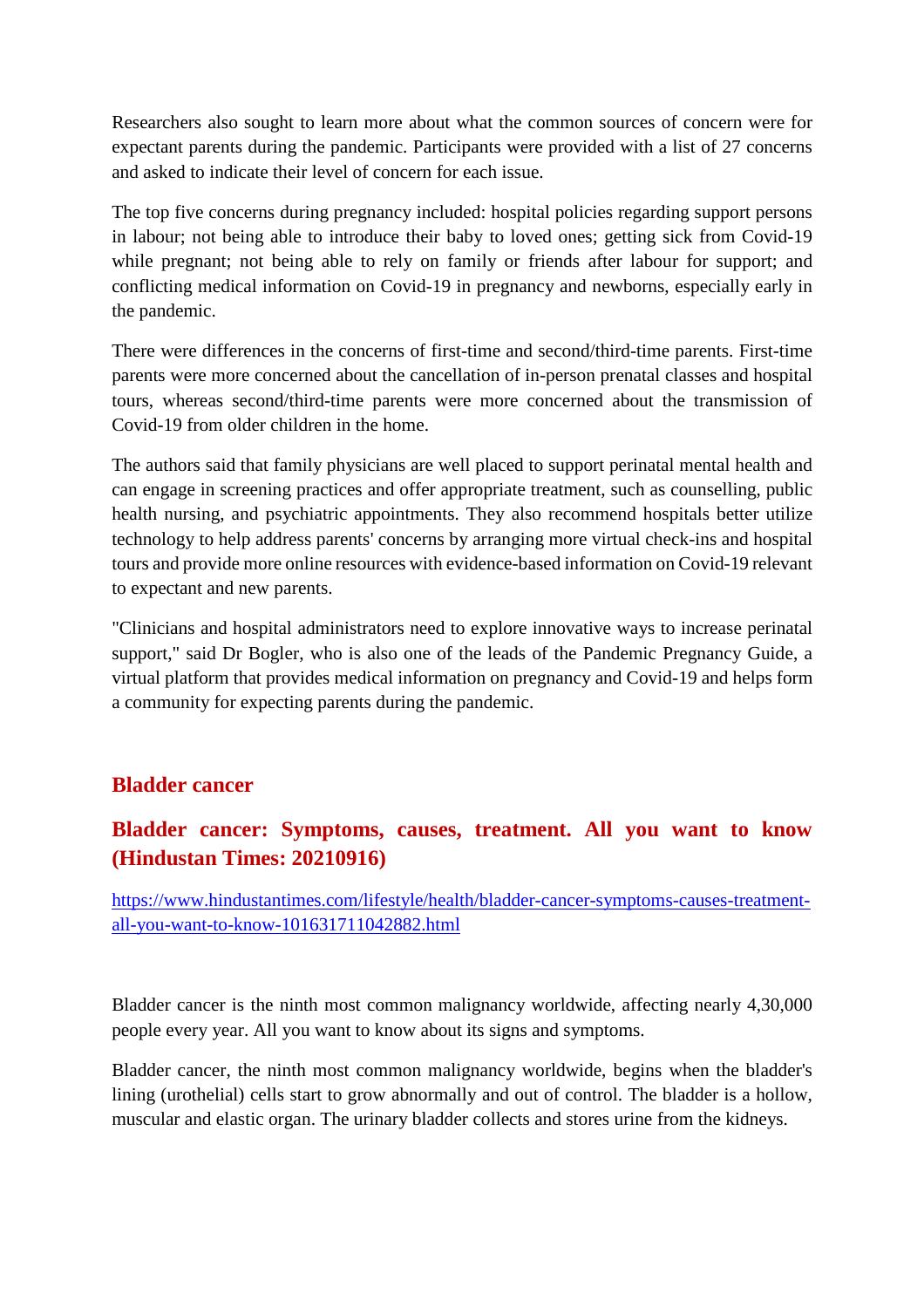Urothelial cells are also found in your kidneys and the tubes or ureters that connect the kidneys to the bladder. Urothelial cancer can happen in the kidneys and ureters, too, but it's much more common in the bladder.

Dr Pankaj N. Maheshwari, Senior Consultant and Chief Urologist, Fortis Hospitals, Mulund explains the symptoms and causes of bladder cancer and the precautions that must be followed to avoid getting it.

#### Symptoms of bladder cancer

Blood in urine: This should be a cause for alarm for you and a screening is a must in case there is blood in your urine, especially after the age of 40.

Frequent and painful urination: If you are facing any kind of difficulty in passing urine, a doctor should be consulted immediately.

Urinary incontinency or loss of bladder control: This is one of the indicators that all is not well with your bladder.

"The significant risk factors for bladder cancer include tobacco smoking, industrial exposure to potential carcinogens such as aromatic amines and carbon black dust, long-term drinking of arsenic-contaminated or chlorinated water, and family history of prostate, endometrial and bladder cancer," says Dr Maheshwari.

Causes of bladder cancer

Smoking: Smoking is not just responsible for oral and lung cancer. Smoking cigarettes, cigars and even pipes can cause bladder cancer, as certain harmful chemicals excrete out of the body through urine. This, in turn, damages and deteriorates the bladder lining, thus increasing cancer chances.

Gender: Men are more likely to develop this cancer in their lifetime than women.

Exposure to chemicals: Kidneys play a primary role in filtering harmful substances from our bodies and bloodstream. Thus, exposure to arsenic, aromatic amines, chemicals used to manufacture dyes, rubber, leather, etc., is detrimental to health.

Personal or family history of bladder cancer is another highly probable risk factor for the disease.

Urinary Tract infections or bladder problems: Frequent bladder inflammation or infections and bladder stones may go on to cause bladder cancer

#### Diagnosis

Apart from basic pathology evaluation, CT scan and endoscopic examination (Cystoscopy) are used for diagnosis.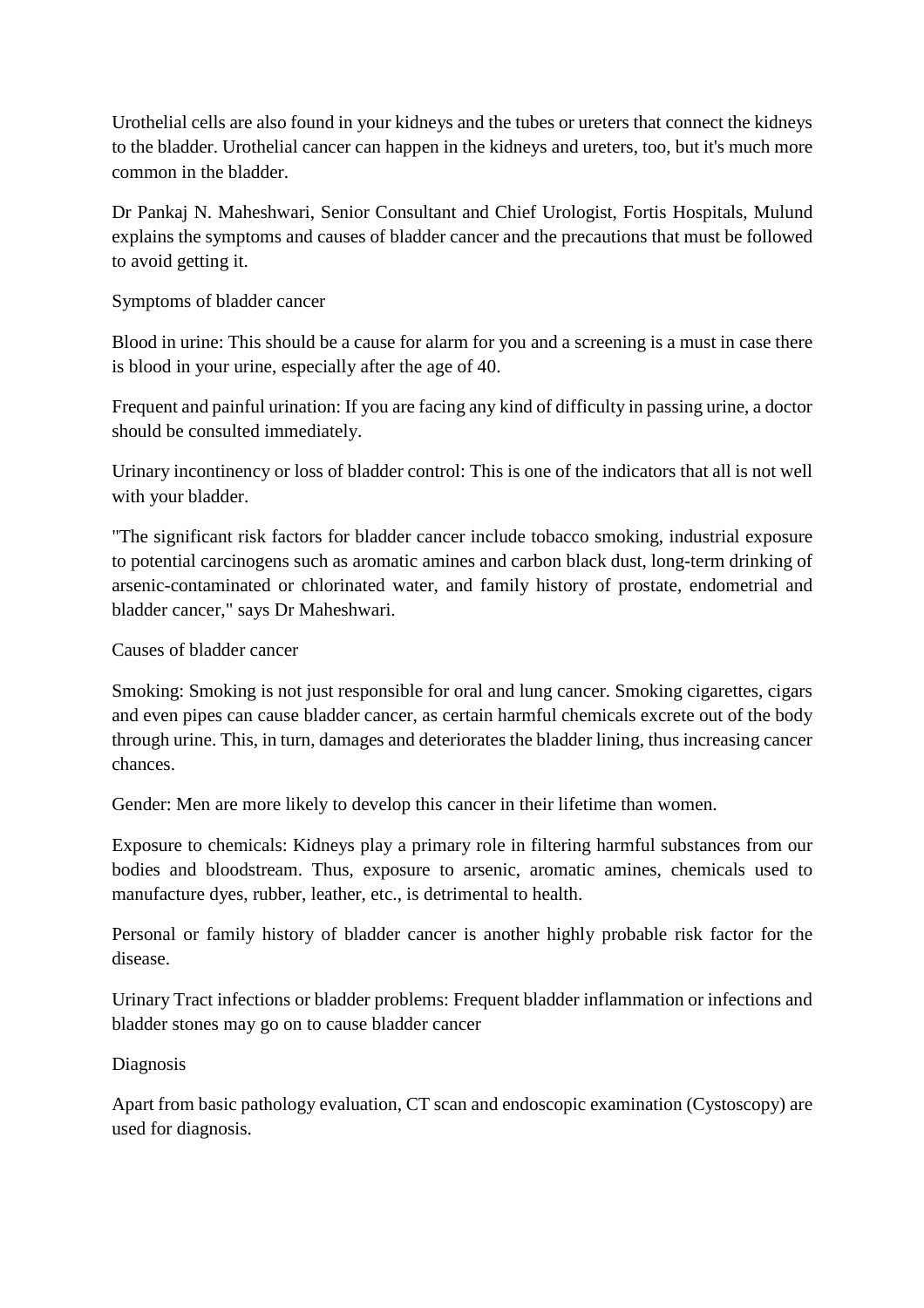Treatment depends on the stage of the disease. Early and superficial tumours may be managed endoscopically, but once it grows inside the bladder wall, removal of the bladder becomes necessary.

**Precautions** 

\*One is advised to make lifestyle changes to prevent risk of the disease. To initiate lifestyle changes, one must avoid or, consider quitting smoking.

\*Drink lots of fluids because when a person urinates, they get rid of the harmful chemicals that initiate and cause cancer growth.

\*If your job requires you to be around chemicals, take necessary precautions to protect yourself.

\*Include plenty of colourful fruits and vegetables, rich in antioxidants, macro and micronutrients, in your diet.

\*Finally, being observant of the colour of urine and symptoms can be instrumental in saving lives.

#### **Stress hormones**

# **High levels of stress hormones may raise risk of hypertension, cardiovascular disease (Medical News Today: 20210916)**

https://www.medicalnewstoday.com/articles/high-levels-of-stress-hormones-may-raise-riskof-hypertension-cardiovascular-disease#Study-limitations-and-continuing-research

New research finds a link between elevated stress hormones and a higher risk of cardiovascular problems. Jose Luis Pelaez Inc/Getty Images

The body's hormonal response to experiencing stress is a natural function that humans and animals have in common.

Excessive levels of stress hormones, such as norepinephrine, epinephrine, dopamine, and cortisol can adversely affect people's health.

A new study suggests that higher levels of stress hormones may have links to an increased risk of high blood pressure and cardiovascular events.

Scientists have studied how the body responds to its environment for years. Stress Trusted Sourceis the result of pressures or tensions and how the body responds to them. StressorsTrusted Source lead to a change in the body's normal state, causing it to respond in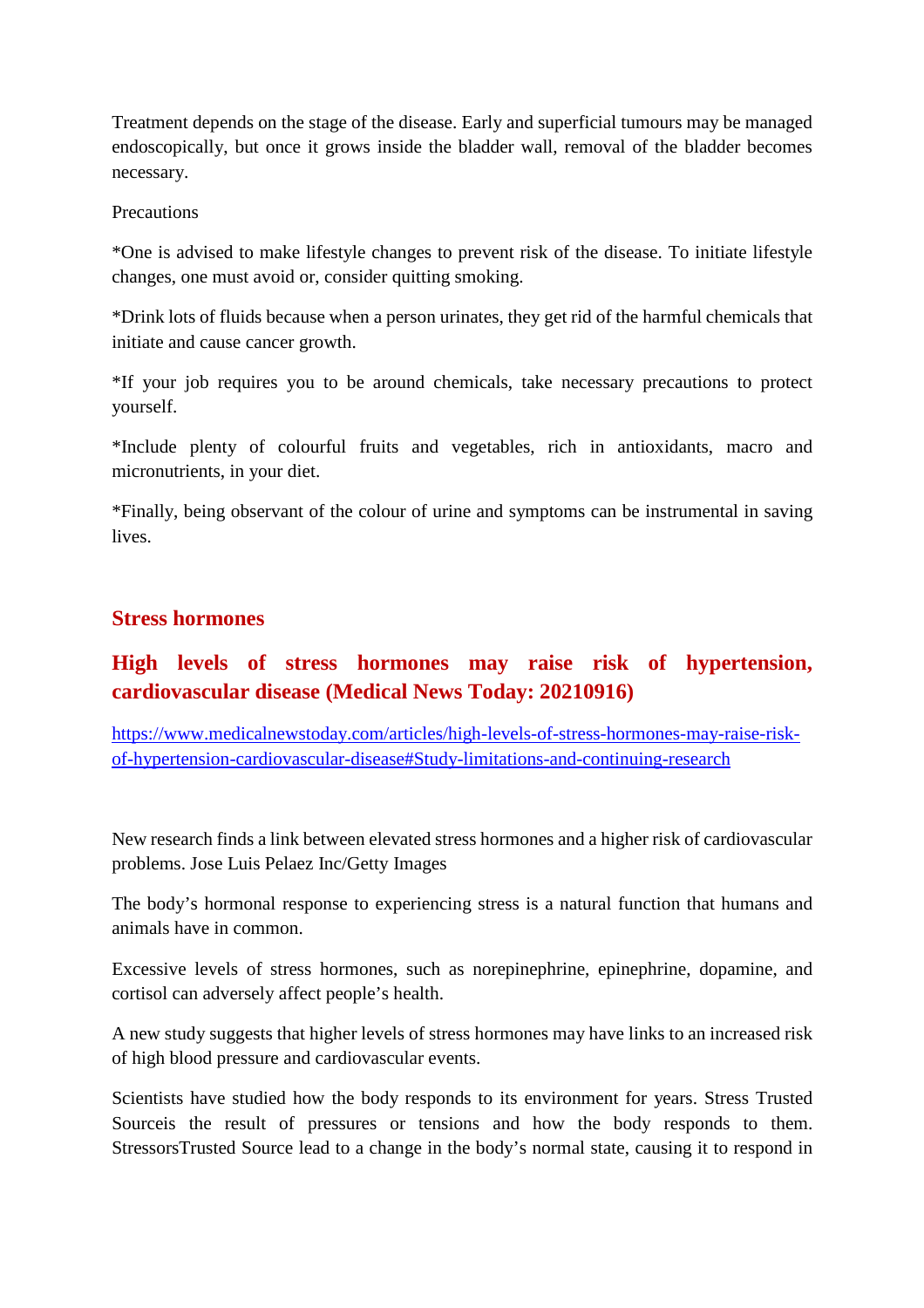several different ways. These changes, which are called the stress response, include the release of certain hormones.

Scientists are still exploring the effect of this stress response and the overall impact of stress on long-term health complications.

A new study published in Hypertension, an American Heart Association journal, shows mounting evidence that higher levels of stress hormones may increase a person's risk of high blood pressure and cardiovascular events.

Stress hormones and the impact of stress

The body's stress response is complex and involves multiple hormones, including cortisol. The adrenal glands produce cortisol, which increases energy levels and helps the body react during emergencies.

Stress also plays a role in the release of catecholamines. Examples of catecholamines include dopamine, epinephrine, and norepinephrine (also known as adrenaline and noradrenaline, respectively).

Epinephrine and norepinephrine both play key roles in the body's fight or flight response. When exposed to a perceived threat, the fight or flight response prepares the body to face or evade the danger.

Epinephrine and norepinephrine help to:

constrict blood vessels to maintain blood pressure

increase heart rate and the force with which the heart pumps blood to the rest of the body

relax airway muscles

control the metabolism of glucose

When a person is under stress, the body has higher levels of these hormones. While these stress responses can help short-term, longer-term stress or continued exposure to stress can cause health problems.

As noted by the American Heart Association, chronic stress may lead to high blood pressure, which increases a person's risk of having a stroke or heart attack. Furthermore, when people experience stress, they may turn to unhealthy coping mechanisms that put them at risk for poor physical health.

This is partly why the American Heart Association has recently focused on stress reduction techniques as a vital component of overall health. In a recent Facebook post, they shared tips for stress reduction from Psychiatry Professor Dr. Helen Lavretsky.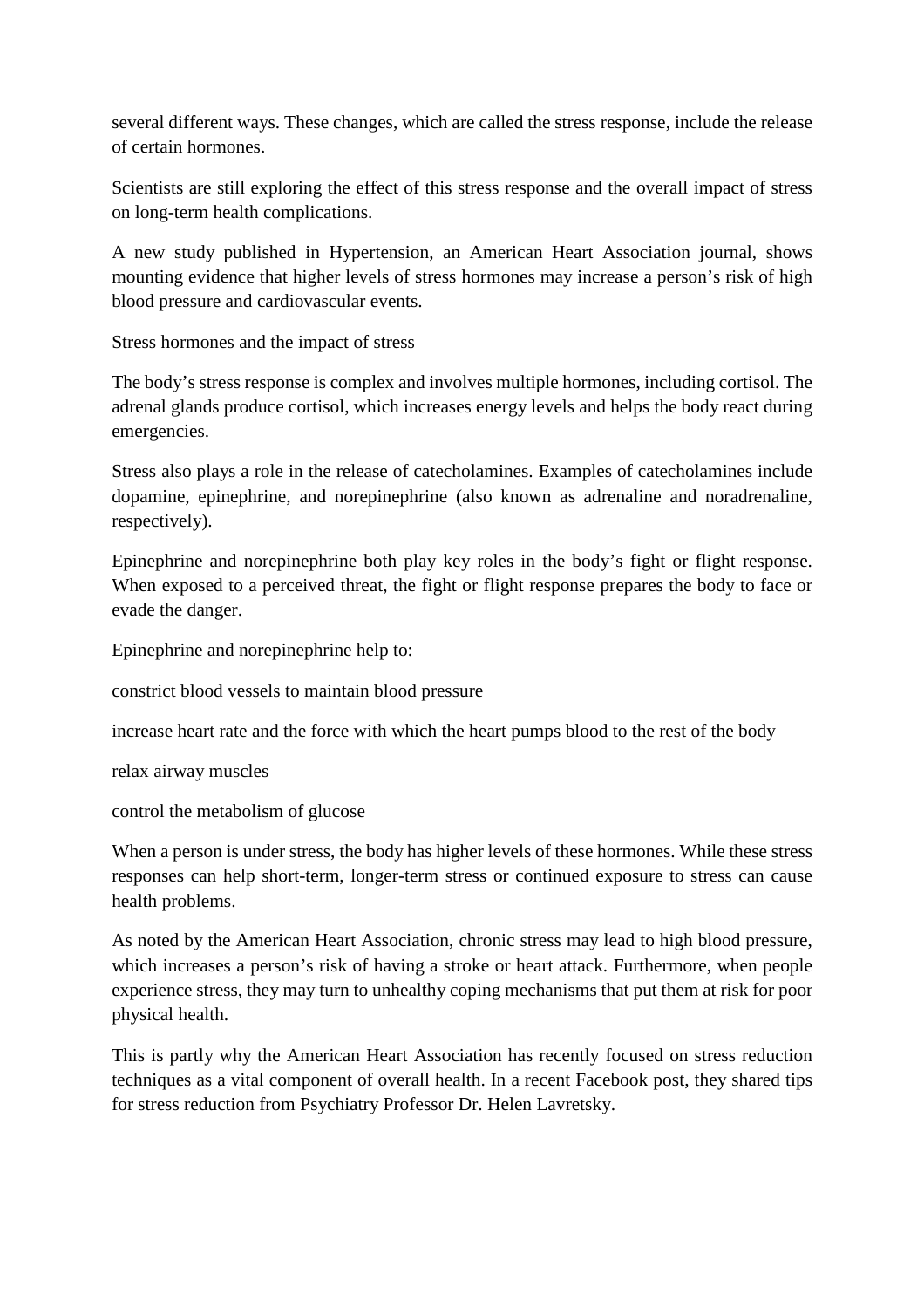Dr. Lavretsky emphasized how people can utilize several techniques for stress reduction, including looking for joyous moments throughout the day, finding things to be grateful for, and using slowed breathing techniques.

Scientists are still exploring the relationship between stress hormones and risks of cardiovascular problems, and the study in question offers further information.

Increased risk for high blood pressure and cardiovascular events

The research — carried out by scientists from the University of California in Los Angeles is a prospective cohort study that examines the association between higher levels of stress hormones and increased risk of high blood pressure and cardiovascular events.

The study included 412 adults ages 48–87 years. Participants had no previous history of high blood pressure, which was one of the key differences between the current and previous studies. The study also involved a diverse mix of participants, including white, Black, and Hispanic individuals.

Researchers took into account the participants' sex, education level, income, and health insurance status. They also examined their lifestyle factors, including whether they drank alcohol, smoked, and did any physical activity.

Finally, researchers looked at the health status of the participants, including whether they had diabetes, their use of any medications, body mass index, and kidney function.

This study was part of a larger study called the Multi-Ethnic Study of Atherosclerosis (MESA). At the start of the study, the researchers asked a subset of participants from the larger study with no diagnosed cardiovascular disease to participate in a 12-hour overnight urine collection. The researchers analyzed the urine for levels of epinephrine, norepinephrine, dopamine, and cortisol.

The researchers included participants who had no hypertension at baseline and had complete data and specific covariates in further data analysis.

Researchers followed up with participants for an average of 6.5 years to evaluate hypertension. During the years of follow-up, 48.8% of participants had developed high blood pressure. Over the average follow-up of 11.2 years, 5.8% of participants experienced cardiovascular events. Cardiovascular events included heart attacks, coronary heart disease death, stroke, and the development of peripheral vascular disease.

Using multivariable Cox proportional hazard models, researchers calculated the risk of high blood pressure and cardiovascular events associated with urinary stress hormones.

Results revealed that higher levels of stress hormones in the urine have associations with a greater risk of high blood pressure. The researchers found this association was stronger among younger individuals than among older individuals.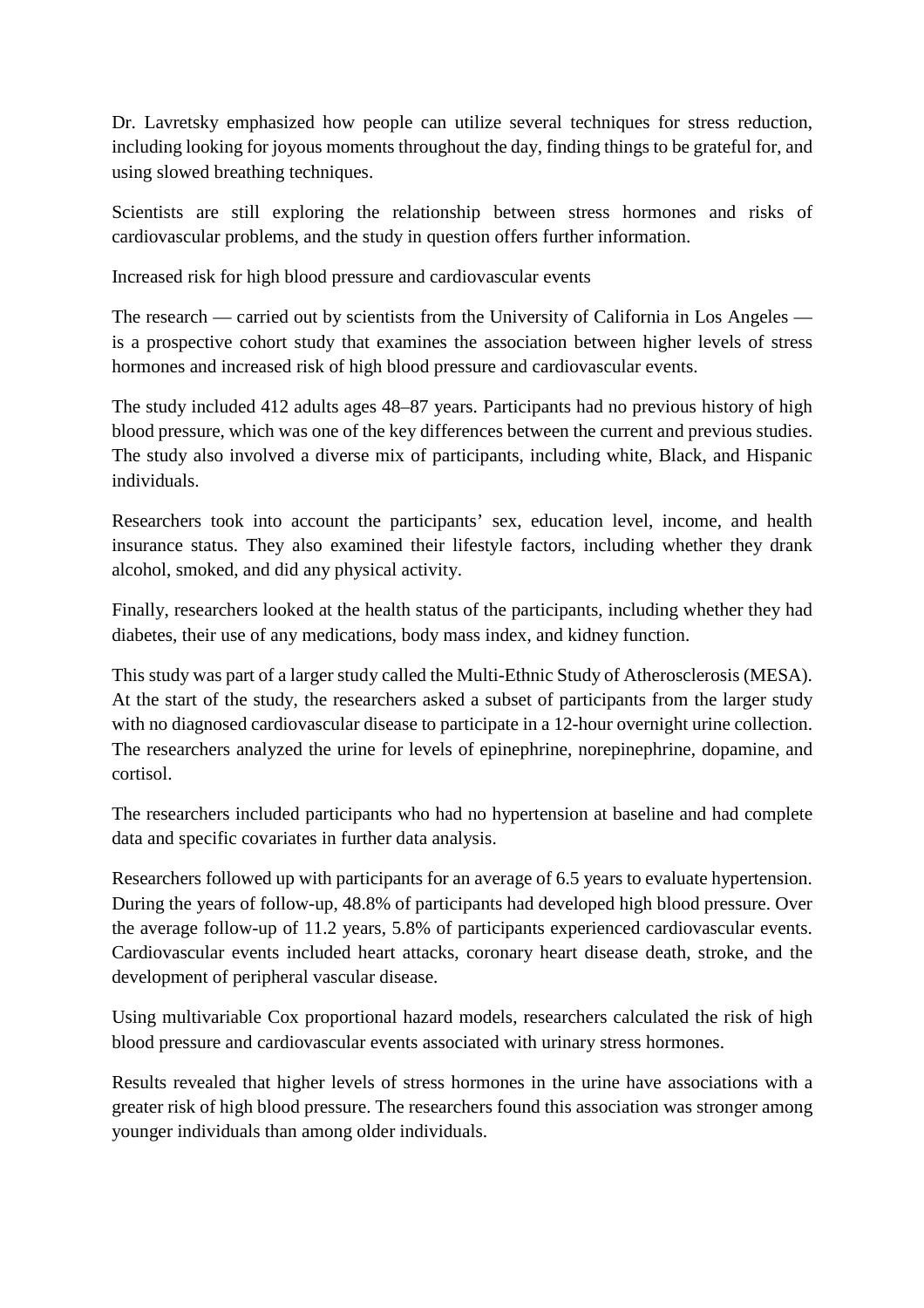They further found that a double than normal level of urinary cortisol has associations with a higher incidence of cardiovascular events. They did not find an association between higher levels of catecholamines and cardiovascular events.

Study limitations and continuing research

The study accounted for several factors and included a diverse sample. However, researchers do acknowledge the study's limitations. Due to the nature of the 12-hour overnight urine collection, there was the possibility for errors in specimen collection.

The authors also acknowledge the possibility of sample bias and unaccounted influencing factors. For example, their analysis method did not account for the stratified analysis of cardiovascular events. The researchers also did not differentiate the causes of the developed high blood pressure.

Considering these limitations and the small sample size of the study, researchers encourage the following when it comes to continued data collection in this area:

continued long-term studies that look at urinary stress hormones and include larger sample sizes

studies that do multiple measurements of urinary stress hormone levels

studies that account for the causes of high blood pressure

more inclusion of factors that can influence a study's results

Overall, the results indicate the importance of taking psychological stress into account to create a holistic view of health and help prevent long-term complications. Professor of Medicine and cardiology specialist Dr. Glenn N. Levine told MNT:

"It has been clearly established that psychological health can positively impact cardiovascular health. Stress is one of the important factors when one considers negative psychological health. This study demonstrated that elevated stress hormones were associated with an increased risk of developing high blood pressure and an increased risk of overall cardiovascular events. It further adds to our appreciation of the fact that we, as healthcare professionals, must pay attention to not only the heart and the patient but also to the mind and the person as a whole.."

Dr. Glenn, a Professor of Medicine at Baylor College of Medicine in Houston, Texas, and coauthored the study. MNT also reached out to Prof. Bernard Cheung, Ph.D., FRCP, Sun Chieh Yeh Heart Foundation Professor in Cardiovascular Therapeutics at the University of Hong Kong.

Prof. Cheung, who was not involved in the research, felt that the study findings were "interesting." However, he said, people should interpret the results with caution.

"Firstly, association is not the same as causation. One should not jump to the conclusion that hypertension can be prevented by stress management," Prof. Cheung said.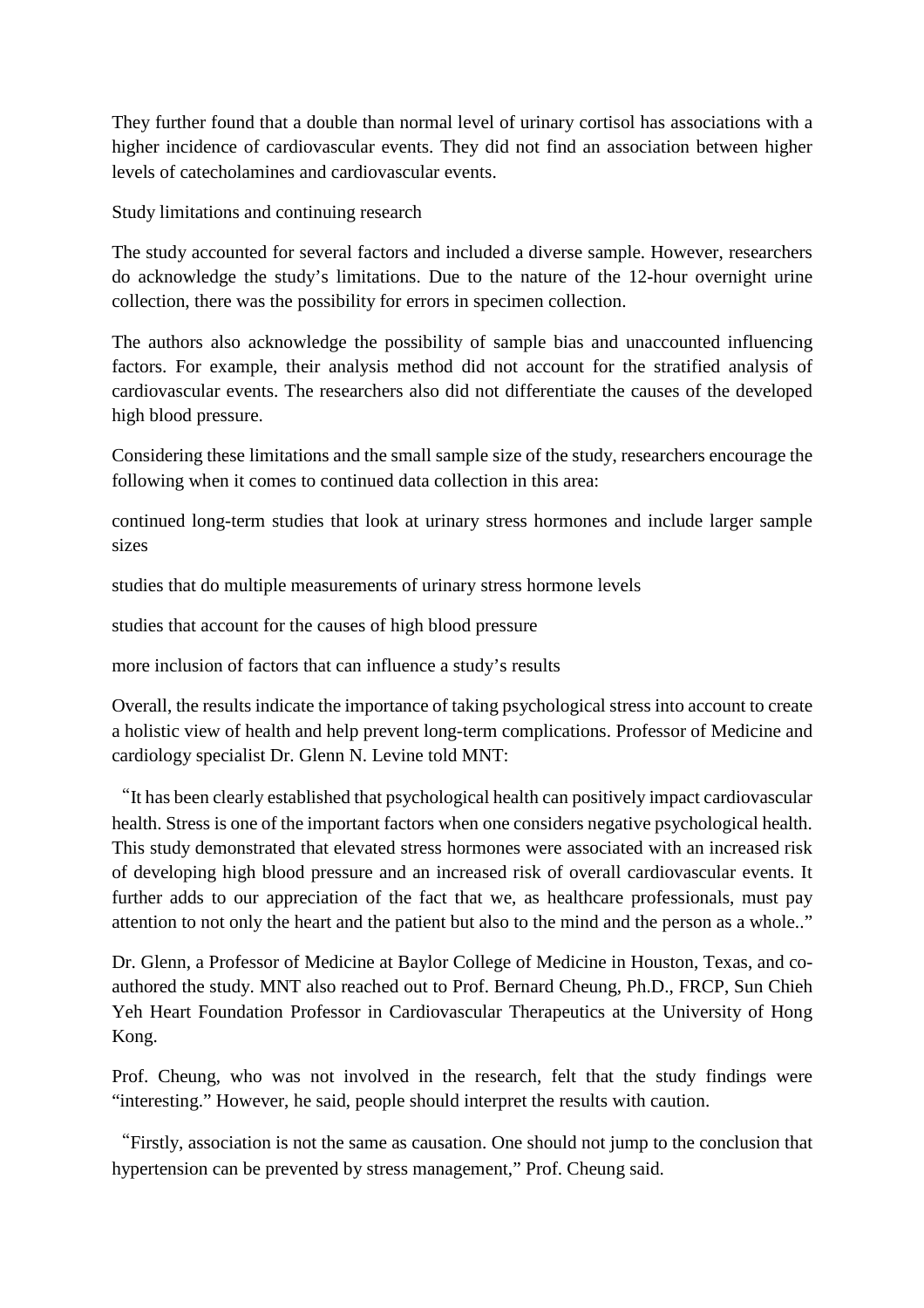"Secondly, there is a phenomenon known as white coat hypertension. People with white coat hypertension are more nervous, and their blood pressure goes up when it is being measured. Thirdly, the study did not analyze men and women separately. Finally, it would have been better if [the researchers] had measured stress using a questionnaire to supplement the data from urinary hormones," added the expert.

#### **Obesity**

# **Obesity: High fat diet breaks the body clock in rats (Medical News Today: 20210916)**

https://www.medicalnewstoday.com/articles/obesity-high-fat-diet-breaks-the-body-clock-inrats

A new study reveals that complex neuronal centers in the brainstems of rodents rhythmically control feeding behavior.

Day-night rhythms in feeding changed when the rodents consumed high fat diets (HFDs).

Rats fed these diets consumed more calories, changed their feeding times, and gained weight, compared with rats fed a healthy diet.

Similar brainstem centers existTrusted Source in humans. This fascinating study opens avenues to research involving circadian rhythms, HFDs, and obesity in people.

This week, The Journal of Physiology published interesting results about the effects of HFDs on feeding behavior and weight gain in rodents.

With an intricate study, the researchers mapped an area of the rodent brain that exhibits robust day-night, or circadian, changes in activity, called the nucleus of the solitary tract.

Remarkably, this group of neurons — in an evolutionarily primitive part of the brain, the brainstem — demonstrates dramatic day and night differences in neuronal activity. The researchers describe these areas as "circadian oscillators."

Prior research had identified a "master clock" in rodents. The hypothalamus, which is located in the center of the brain, possesses this mechanism, which "tells" the body when to wake up, when to eat, and other important functions for survival.

However, since the master clock's discovery, scientists have identifiedTrusted Source multiple areas beyond the hypothalamus that also demonstrate circadian oscillations.

Through painstaking neuronal experimentsTrusted Source, researchers have shown that the nucleus of the solitary tract, one of three portions of the dorsal vagal complexTrusted Source, is a "robust circadian oscillator."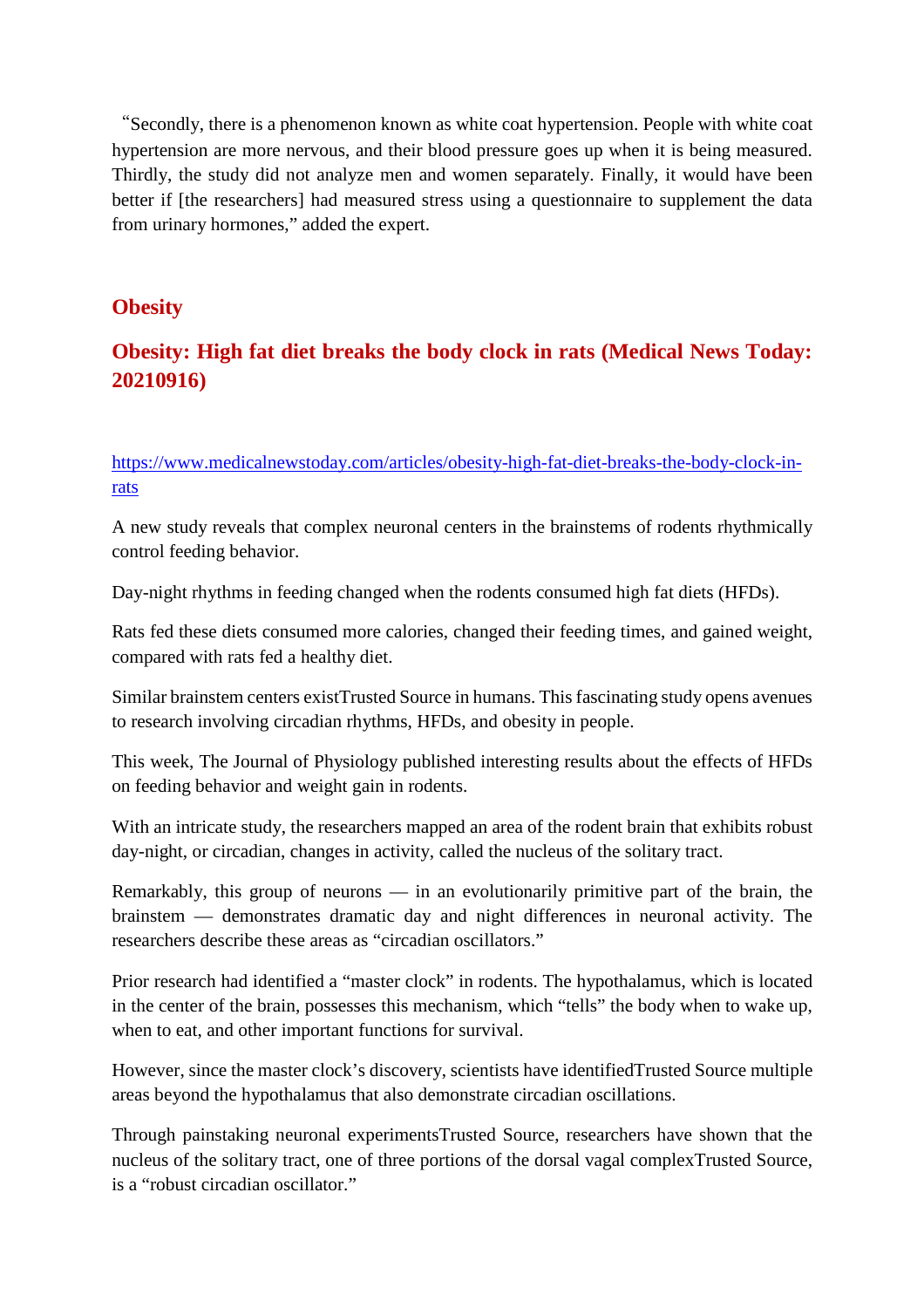While the master clock is driven primarily by exposure to light, these other oscillators are influenced by food consumption.

#### Examining the brain

Using a range of "immunohistochemical and electrophysiological approaches," the authors of the recent study investigated these independent oscillators in more detail.

Speaking about the team's techniques, the first author of the study, Dr. Lukasz Chrobok, told Medical News Today:

"We can measure neuronal activity in a more direct way. […] With this technology, we are able to study hundreds of neurons simultaneously over a long time, still being able to maintain single cell resolution."

"By studying isolated brain slices, rather than recording neuronal activity in vivo from the whole brain," he explained, "we are sure this rhythmicity comes from these exact brain centers. [...] Thus, we are sure that the brainstem clock doesn't need the master clock in the hypothalamus to generate its rhythmicity."

Dr. Chrobok added: "The brainstem is an evolutionarily ancient part of the brain [and] we share [it] with all vertebrates. That is why I think it is wise to study this, even in animal models. We do hope that its basic mechanisms are very similar to humans."

Two dietary regimes

With this accurate brain activity and mapping methodology in place, the researchers fed adolescent rats an HFD or a control diet for either 2–3 or 4 weeks.

The scientists observed the rodents to assess how much they ate, how they divided their food up in a 24-hour cycle, and their overall change in weight.

The results were startling. Predictably, those rats consuming the HFD initially decreased the amount that they ate but still consumed more calories than the other group.

As the study progressed, the two groups became more divergent. Initially, the HFD rodents increased their nighttime food intake and later began to consume excess calories during the day.

Ultimately, there was a trend toward increased weight gain in the HFD rats. But importantly, the weight gain did not occur before the changes in circadian feeding activity.

Dr. Chrobok explained: "We found that rats on this type of [HFD] started changing their feeding behavior. Normally, they are nocturnal — they kind of lock the food intake into the nighttime." But, he continued, as the study progressed:

"They started to eat 24 hours a day. Also, they would wake up and snack during the day considered a rats' inactive phase: They would feed, rather than rest."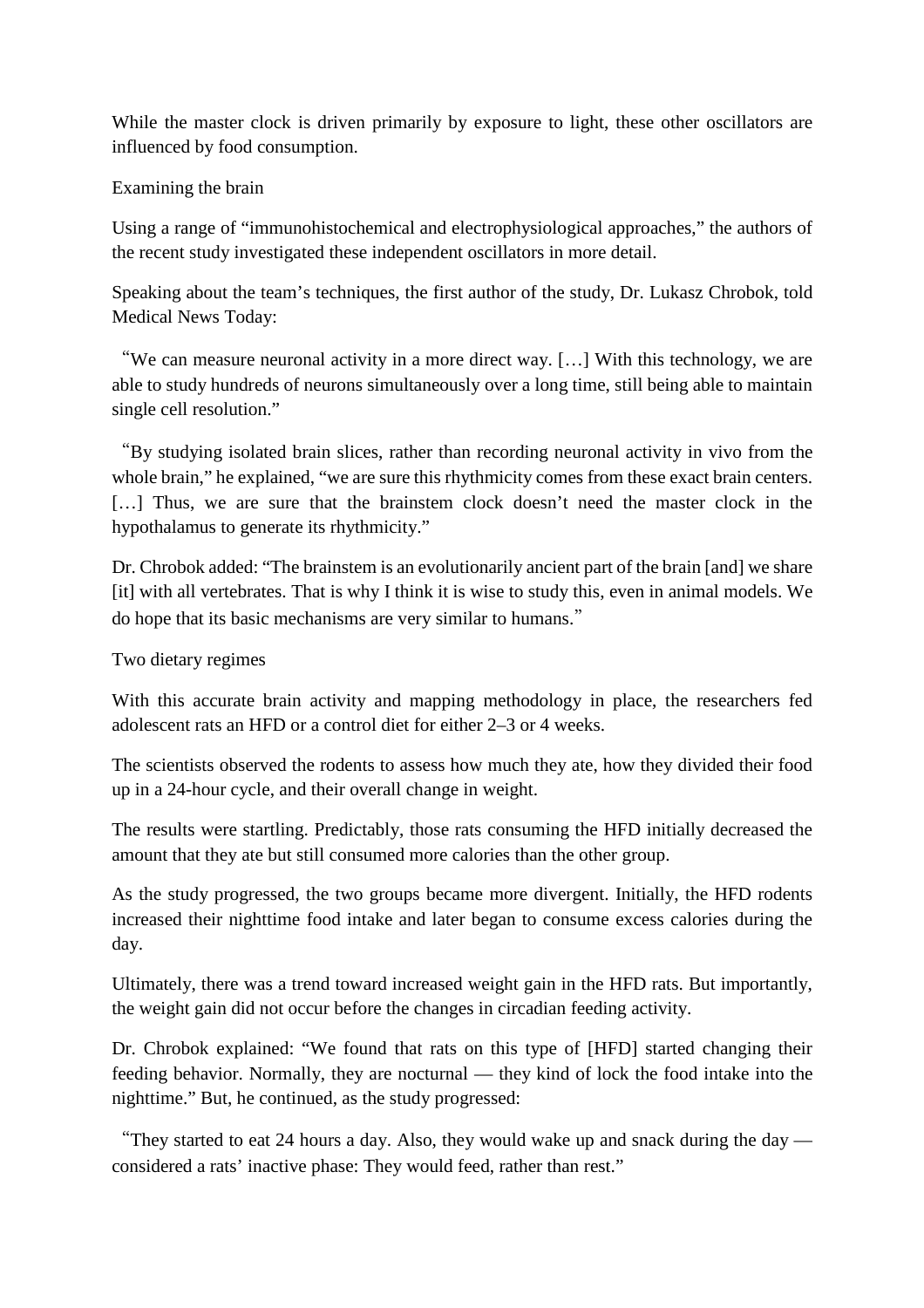"With the [HFD], we found the difference in day-to-night appetite and eating variation is eliminated. The brainstem clock doesn't know if it's day or night!"

When MNT asked whether the rats reversed their circadian clocks when exposed to the HFD, Dr. Chrobok responded:

"No, I don't think they reversed their clock, but their clock is blunted because they lost the amplitude of their feeding behavior. Instead of eating exclusively during the active night, they would compartmentalize their food intake to the inactive day, too."

Dr. Chrobok added, "I think the most groundbreaking thing is that we can see the changes in the brain, in the malfunctioning of the 'clock' before we can see the actual weight gain."

This implies that "Brainstem clock disturbances were a cause, rather than a result, of obesity."

The role of neuropeptides

In addition to the dorsal vagal complex's circadian control of satiety, other parts of the brain, such as the hypothalamus, secrete hormones and neuropeptides that regulate homeostasis. In doing so, they help our bodies maintain a stable temperature, heart rate, appetite, and metabolism.

Orexin is one of these important neuropeptides; it stimulatesTrusted Source food intake and energy expenditure.

In this study, the researchers assessed the activity of the orexin neurons in the brains of their rats. Using neural-staining methods, they identified which neurons were increasing in activity: day, night, or overall.

Control rodents displayed day-to-night variationTrusted Source in orexin activity; it was increased during the late day through to the middle of the night, presumably to prepare them for their nighttime activity and feeding. HFD rats, however, exhibited reduced orexin activity during the day — plausibly because these rats were continuing to eat.

Another neuropeptide, glucagon-like peptide-1 receptor, plays a roleTrusted Source in food intake. While this is more difficult to measure, the researchers demonstrated that HFD rats had a reversed response to this "stop eating" neuropeptide, being more responsive late in the day, rather than at night, as in the control group.

Implications and future research

Regarding the implications of the study's findings, Dr. Chrobok cautioned: "As always, one needs to be super careful with extrapolating results from rats to humans. Especially in chronobiology [the science of circadian rhythms] because we study rats and mice, and they are nocturnal, and we humans are diurnal animals."

In summary, Dr. Chrobok reflected: "I think it opens up some therapeutic possibilities, as well. In trying to prevent obesity, one could be more careful of one's clock — your personal